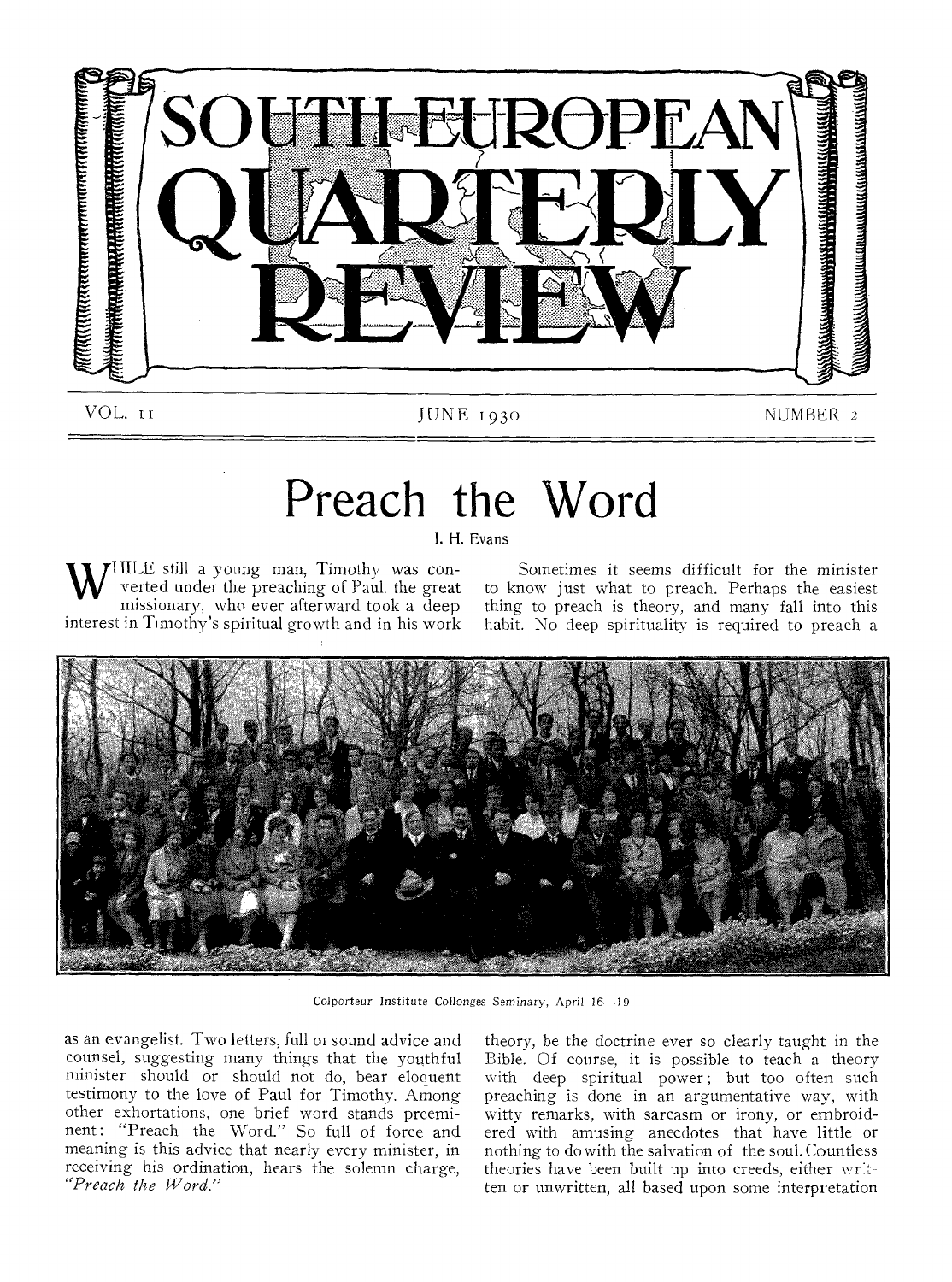of the Word, which men declare to be true. When they have elucidated their theory, they feel that they have preached the Word.

We shall do well to take heed to the solemn charge of Paul to Timothy, and earnestly seek in our ministry to "preach the Word." That Word must constitute our message. It is to be not only our text and starting point, but also the soul and spirit of our preaching. This Word is given to us by God Himself, and is infallible truth. The preacher may misinterpret the Word, or misapply it ; but the Word is truth, regardless of the setting in which it may be presented.

The Word of God has been the basis of all sound religious teaching from the days of Moses till the present time. Among all professed Christians, regardless of creeds and theories of interpretation, the Word of God is His special instruction concerning the plan of salvation. Nothing that man can invent or devise can take its place.

God Himself places a high value upon His<br>Word. Through the writer of the book of Reve-Through the writer of the book of Revelation the solemn warning is given: "If any man shall add unto these things, God shall add unto him the plagues that are written in this book : and if any man shall take away from the words of the book of this prophecy, God shall take away his part out of the book of life, and out of the holy city, and from the things which are written in this book." Surely these words should be a warning to the boldest to desist from misapplying and misinterpreting the Word of God.

The Word itself has life and power. It is its own defense and its own best interpreter. "For the Word of God is quick, and powerful, and sharper than any two-edged sword, piercing even to the dividing asunder of soul and spirit, and of the joints and marrow, and is a discerner of the thoughts and intents of the heart." How dare poor, mortal man substitute his own imaginings for so living, so vital a thing as the Word of God?

That Word possesses spirit, power, life. It convicts of sin, it moves to repentance, it gives the assurance of forgiveness, it comforts the mourning heart, and points to the land beyond the grave. Human devisings and man-made theories fall before this Word as the grain falls before the scythe. Nothing can stand before the Word of God, when it is preached by a real Christian, who speaks in the name of the Lord. "Is not my Word like as a fire? saith the Lord; and like a hammer, that breaketh the rock in pieces ?"

Our strength lies in preaching the Word. It often seems as if something else might be stronger, more attractive. Such thoughts are delusion. The Word is the living, vitalizing message that we are to preach. That is our ordination charge, and that charge is from the Word itself : *"Preach the Word."* 

*— (The Far Eastern Tidings.)* 

#### Our African Visit L. L. Caviness

our departure from Bordeaux, that Elder Raft and **T** was on January 28, just twenty-two days after I reached our mission station at Nanga-Eboko On the way, our boat, the Foucauld, had stopped at a number of ports of French West Africa. At Dakar, the port of the French colony of Senegal, where we both went ashore, we had reason to rejoice at the modern inventions which make rapid communications between Europe and Africa possible, for here we received air-mail letters which had been sent from Berne after we had left. At Grand Bassam I went ashore in a "basket." As far as I know, I was the first Adventist missionary to set foot thus on the Ivory Coast.

At Duala, the port of the Cameroon, we were met by Missionary Raspal. His wife had also come with him to visit an Adventist sister who lives at Duala, and who had been ill. We were fortunate to be able to reach land by noon on Thursday, and thus during that afternoon we could attend to all the many things which must be done on landing. Early Friday morning we were ready to take the train for Yaunde, the capital city, which one reaches after twelve hours' run. If we had not been able to get off Friday morning, we should have had to remain in Duala until Monday, as there are only three trains a week.

Sabbath, Sunday, and Monday we spent at Yaunde. In fact it was Tuesday noon before we could leave, as there were all the preparations for our long trip into the interior to be made. We hired a truck and a European driver, and bought the necessary supplies. In our mission automobile we covered in less than four hours the 165 kilometers between Yaunde and Nanga-Eboko. The workers and the natives at this mission gave us a hearty welcome. A green arch with the word "Welcome" had been prepared, and songs in French and Bulu (the native language of this part of the Cameroon) greeted us on our arrival.

At Nanga-Eboko is situated our central mission training school, with about two hundred pupils under the direction of Professor Yéretzian and six native teachers. Two outschools had already been established, and plans were laid to establish three more soon after we left. The five days at Nanga-Eboko passed quickly, with our time filled by talks to the teachers and students, study of school problems, and special meetings held for the native workers and for the natives in general.

Monday morning we started out on what was planned to be a month's trip to and around the French colony of Ubanghi-Shari, but God had other plans for us. I do not say that He sent, but He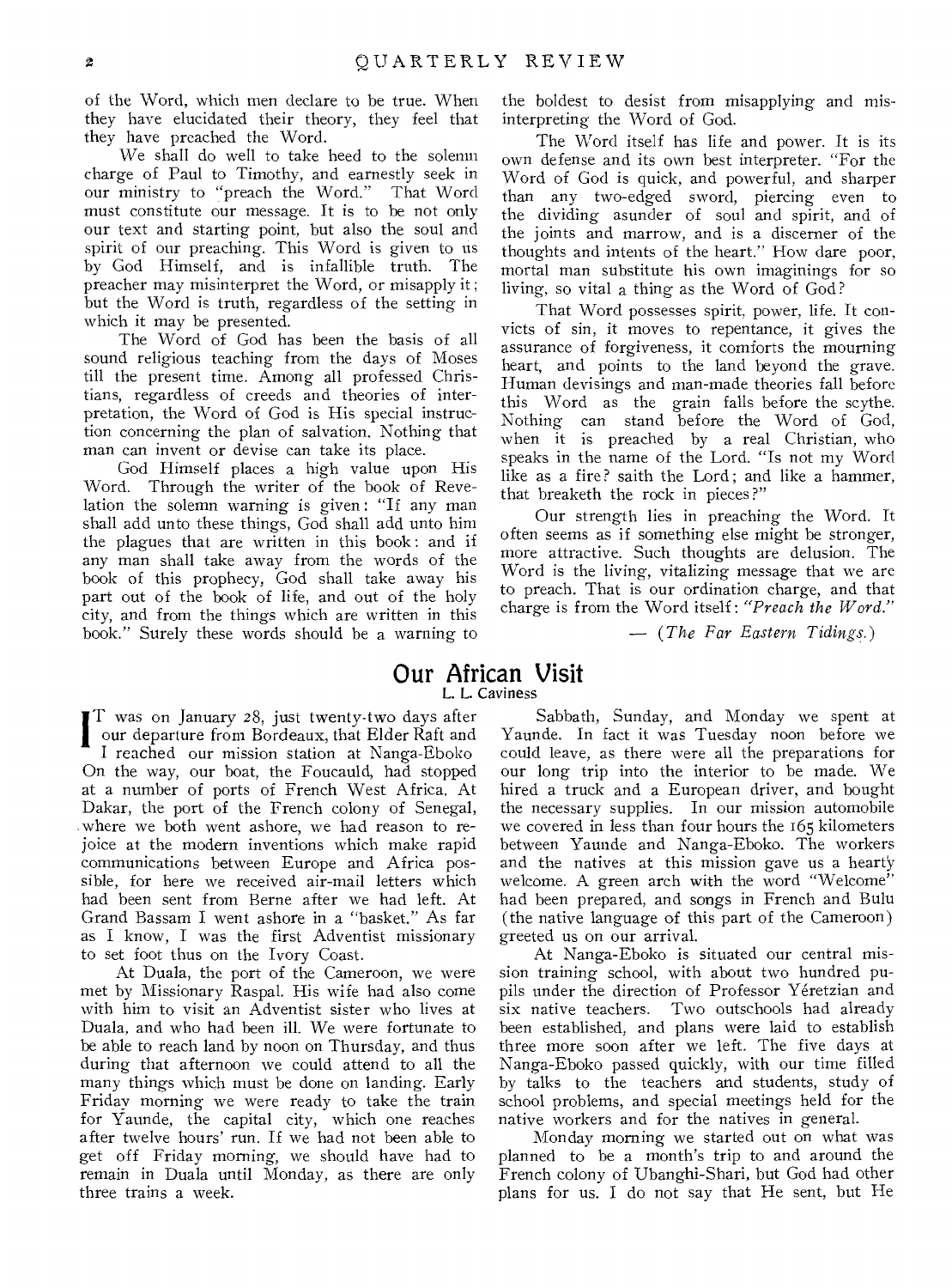at least permitted the automobile accident that came to us that Monday noon. We thank Him for sparing our lives, and for the good recovery we made at the hospital at Baturi during the two weeks we were there. Baturi is unquestionably the most important point on the automobile route that joins Yaunde, the capital of the Cameroon, to Banghi, the capital of the French colony of Ubanghi-Shari ; and we can see the divine hand in the providen tial guidance leading us to plan to establish our next mission at this place.

Leaving Baturi just fifteen days after we had left Nanga-<br>Eboko, we went on as far as Eboko, we went Banghi. Here we were delayed another week by the attack of malarial fever that Elder Raft had. It was fortunate that it came just at Banghi, a city with a good European hospital under the direction of a ca-

pable French doctor who had spent twenty-seven years in the tropics, and who knew just how to treat Elder Raft in a way that could save his life. Eight days after our arrival in Banghi we started back to Nanga-Eboko, thus passing twice through a series of important centers where we should establish missions just as soon as possible: Bertua, Baturi, Berberati, Carnot, Boda, M' Baiki, Banghi, The country from Carrot to M' Baiki has recently been through a rebellion that lasted almost a year. Peace had been restored less than four months previous to the time when we went through, and we could *see* the marks of the combat in many burned and ruined villages. Cannibalism existed in this part of Africa, and still exists secretly. When shall we be able to bring the message of the Prince of Peace to these who only know the armed peace of human governement?

On our return to Nanga-Eboko we spent two more weeks in counsel with our missionaries there, and in laying plans for the future extension of the work. On the last Sabbath of our stay our hearts were made happy by the baptism of eleven natives. A careful examination showed these candidates had been well instructed, and were fully prepared for complete fellowship with the people whom God is preparing for the second advent. May this service be but the forerunner of many others in which hundreds, nay thousands, of the dark-skinned sons of Equatorial Africa may be baptized and join the ranks of the church of Him who died to save men of all races and colors.



Natives Baptized at Nanga-Eboko, March 15, 1930

## Annual Meeting of the German-Swiss Conference

**THE German-Swiss Conference held its annual meeting in the beautiful city of Zürich, April 17–21. The conference session was preceded by** meeting in the beautiful city of Zurich, April 17-21. The conference session was preceded by a two days' workers' meeting. The general meetings were very well attended from the beginning. Our own hall, in which the meetings were held, was practically full at the first business session, and a splendid spirit of harmony and unity prevailed throughout. The Spirit of the Lord spoke to the hearts of all present through the word that was preached.

The conference workers, together with the conference president, Brother R. Bahler, worked untiringly during the meeting to make it a most blessed and refreshing occasion. The union president, Brother P. P. Paulini, as well as the visiting brethren, W. Edener, president of the Central Rheinish Conference, and P. F. Richard, president of the East France Conference, and Dr. J. Nussbaum from Le Havre, helped to make the meetings a great blessing to all. Our dear believers manifested an unusual interest in all studies that were given, as well as in the general proceedings of the conference. They were very prompt in attending all the meetings. We also had the pleasure of having with us Missionary A. Matter, accompanied by his wife and sister, who are home on furlough from the Belgian Congo. The testimonies of these faithful missionaries of what God is doing in the great heathen field, was a great encouragement to all.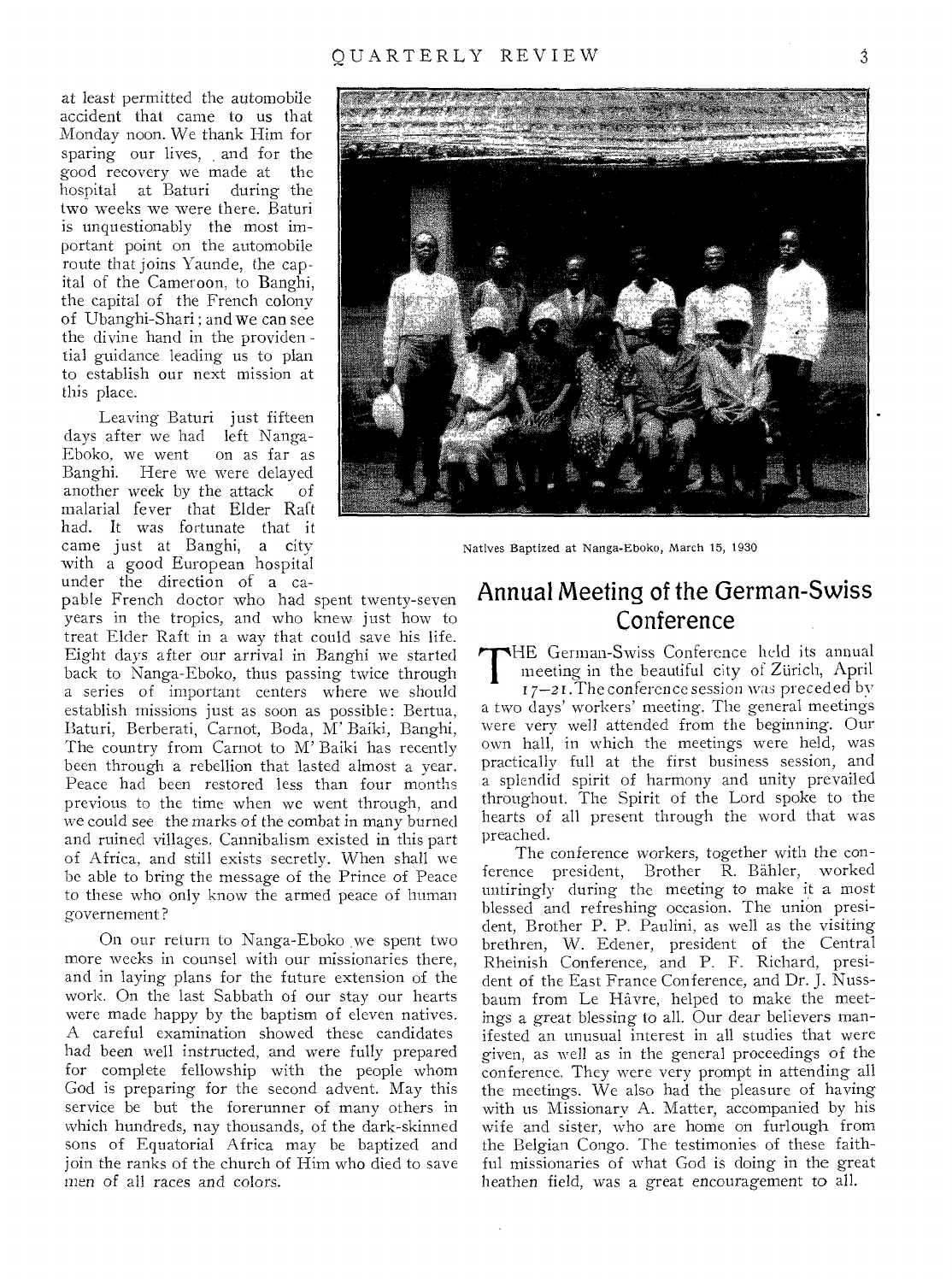The German-Swiss Conference now has a membership of 1,132. Our corps of laborers is not as large as it should be, but the prospects for increasing our forces in the near future are the very best. God is blessing the workers and our lay members throughout Switzerland. The departmental work also showed a very encouraging growth for the past year. The net increase in souls for 1929 was 47. The tithe for the year reached 145,958 Swiss francs, and the gifts amounted to 74,889 francs. The field missionary secretary's report showed book sales to the amount of 135,574 francs.

Sabbath, April 19, was a very blessed occasion to the 600 believers who were gathered in our own fine, little chapel. A spirit of unity prevailed, and everyone felt as though he had been with the Lord on the mount of transfiguration. This Sabbath will long be remembered by those who were present. All present reconsecrated anew their lives and their all to God and His blessed cause. Eleven precious souls were baptized on the Sabbath, and we also had the pleasure of ordaining a young brother, J. Bommer, to the gospel ministry. The evening after the Sabbath, the Missionary Volunteers rendered a most interesting program, and another evening was devoted to a very helpful health lecture given by Dr. Nussbaum.

Switzerland is a land of many natural beauties with a healthy climate; and with its stable and religiously inclined people it is a most fruitful and interesting field for the proclamation of the threefold message. This is undoubtedly one reason why the Lord in His wisdom permitted the message to begin in Switzerland sixty years ago, when it was first brought to Europe. We also have reason to believe that the Lord will let the everlasting gospel make its triumphant onward march through Switzerland in these last days.

The spirit of fellowship and brotherhood which prevailed in the annual meeting in Zürich is surely an omen that God is leading and guiding His people, and that we may expect new and greater victories in the days to come.  $\qquad \qquad -1$ . C. Raft.

## The Jugoslavian Union J. F. Huenergardt

**D** URING our extensive and interesting visit in southern Europe last summer and fall, a surprise awaited us. After visiting ( ur churches and several conference sessions in the Rumanian Union, after meeting with our people in Constantinople, Greece, and Bulgaria, and while I had already begun meeting my appointments in the Hungarian Union, I received a letter from the president of the South European Division, asking my wife and me to attend their Winter Council, which took place in Gland, Switzerland toward the end of November last.

At that council the brethren asked me to accept the presidency of the Jugoslavian Union. As the miscellaneous language work in the east of the United States is a work very close to my heart, and being aware of the fact that our foreign work in America needs all the help it can get, it was not an easy matter for me to decide at the first moment. However, the more my wife and I studied the question, the more it seemed clear to us that the work in Jugoslavia ought to receive our most honest consideration, since an American citizen can much more easily grapple with the problems in these southern European fields. We felt it our duty to answer this call. The territory is not altogether new to us, as Jugoslavia was formerly part of the territory of the Danubia Union, in which I labored for twenty-



Jugoslavian Union Committee

one years.

It was in 1901 when I first visited Belgrade and Banat, which is now a part of Jugosla via. Soonafter our first company was gathered and the candi-<br>dates baptized, and in 1907 dates baptized, the first church was organized among the people speaking the Serbian language. It was in the village of Kuman.

Shortly after this Elder R. Schillinger and the brethren M. Ludewig and A. Mocnik came to the field. All of these brethren learned the language of the country, a d have remained faithfully at their posts through all these difficult years and are at present serving in the capacity of leaders.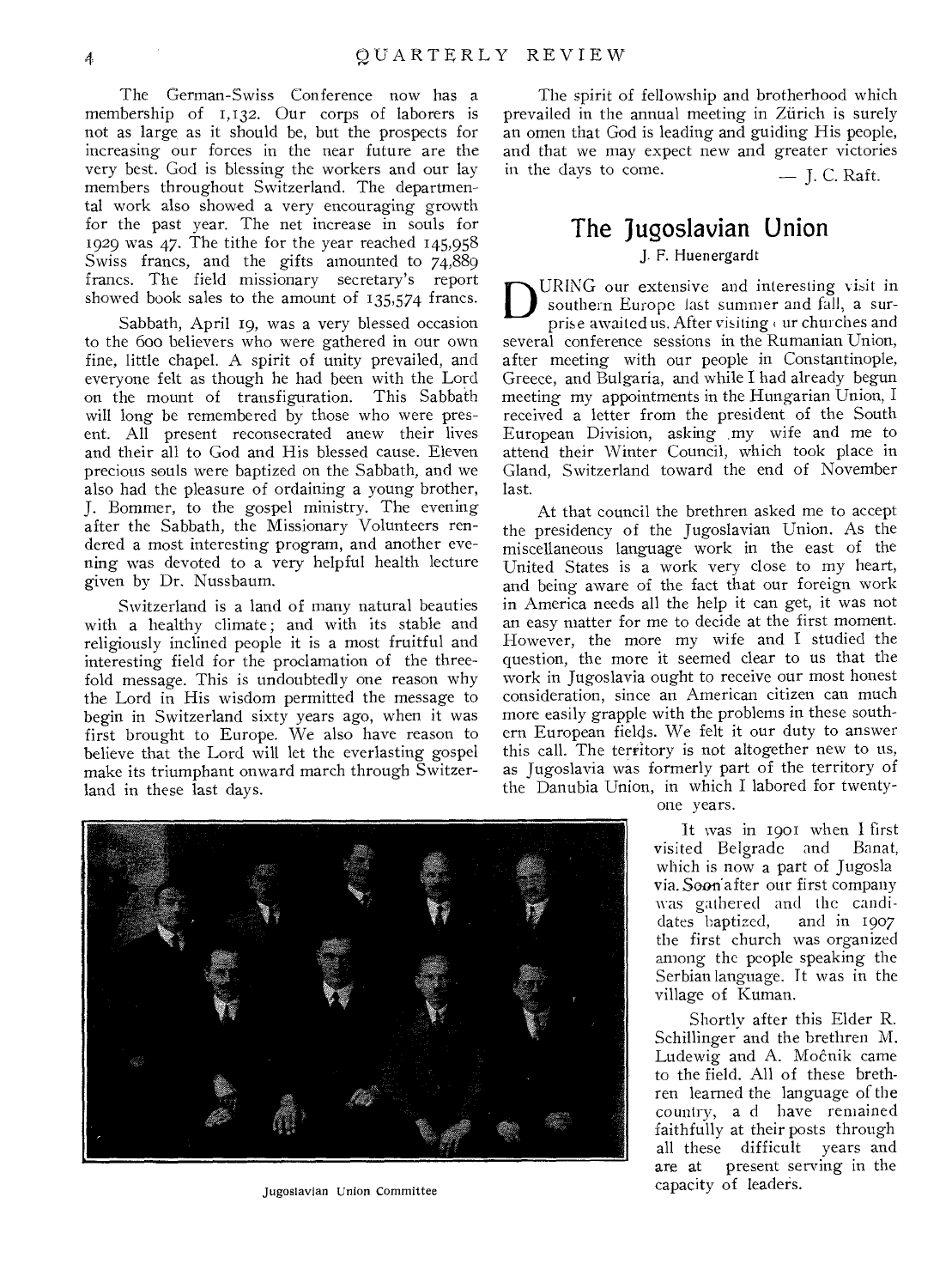

Serbian department Collonges Seminary

Immediately after the close of the World War, the territory of the Danubia Union Conference, of which I had had the privilege of being president since 1912, was divided into the Czechoslovakian, Hungarian, and Rumanian Union Conferences, and the Bulgarian Union and Jugoslavian Mission field. Elder R. Schillinger was elected as superintendent of the Jugoslavian Union. Later on Brother A. Mocnik became the superintendent of the union. Brother Ludewig was elected to the presidency of the Danubia Conference, the largest conference in this union. The field has steadily developed in spite of the many after-war difficulties. The brethren have faithfully built up the work.

Through the reorganization of the European field into four different divisions, it has become possible to devote more attention to the many needs of the Jugoslavian field, and so since January 1929 a decided change in the program of this much neglected field has taken place. From the beginning of the past year the field has been reorganized as a union conference with two conferences, the Danube and the Sava, and the Morava Mission field. The total membership at the close of the past year was over sixteen hundred, with eighty-four churches. The population of Jugoslavia is over twelve million. In looking over the list of our workers, we find that our field is the most poorly manned among the European fields.

Our noble book evangelists, pioneers of the work, are ever on the firing line, and theirs is no easy task. If it were not for the extraordinary providence of God, and His helping hand, in many cases they would not be able to carry on the work. Many thrilling experiences could be told. Really, they have opened the way for the work under the most difficult circumstances. As a result of the distribution of our literature in five different languages, interests have sprung up among the people in all parts of the country, and small companies are studying the message and are calling for workers.

After twenty-three years of faithful work a good beginning has resulted, and we are confident that we will be privileged to see splendid fruitage. Already, on the average, as many souls have been baptized in Jugoslavia as in Rumania. Everywhere the people are hungering for the truth, and we hope that in spite of political, social, and economic difficulties, the truth will triumph.

The brave workers who often suffer persecution, imprisonment, and flogging, are in spite of this of good courage and undaunted as they advance along all the lines of denominational activity. Our great need is a good school for the many young people who are more than willing to devote their lives to the Lord's work. We are cheerful and willing to take up the work in our new field of labor after having spent more than ten years in the United States, where we have had many valuable experiences and gained much knowledge in our educational and publishing work, which will, as we hope, prove a valuable help in this important field where our educational and publishing work is still in its beginning. While we bid farewell to our work among the foreign-speaking people of America, we hope that in going over to these new fields from whence many of these foreigners in the United States have emigrated, we shall be able to form a sort of connecting link in this good work ; and have the conviction that we will be able to — if not directly, indirectly — help in the advancement of the work among the foreigners on both sides of the sea.

During our visit the past summer and fall and winter in Rumania, Bulgaria, Hungary, Turkey, and Greece, we met with our dear brethren of many different nationalities, some of whom accepted the truth under our labors in the past. The good work is on in all these different fields, and thousands of souls are being gathered to the fold. What we need is still larger forces of laborers in these various languages. Many are waiting. We have thousands in our baptismal classes. If we had more workers, still greater results could be accomplished. As it is, many are obliged to wait, and linger in the dark, trusting that somehow, and sometime, help will come. Let us remember these great fields in our daily prayers.

### Tamatave

I T is now two years since I arrived with my family in Tamatave. Here we disembarked in the middle of summer, under the torrid tropical sun of this coast town of Madagascar. Until now we have never given a report of the work here, and if we do so on this occasion, it is with a view to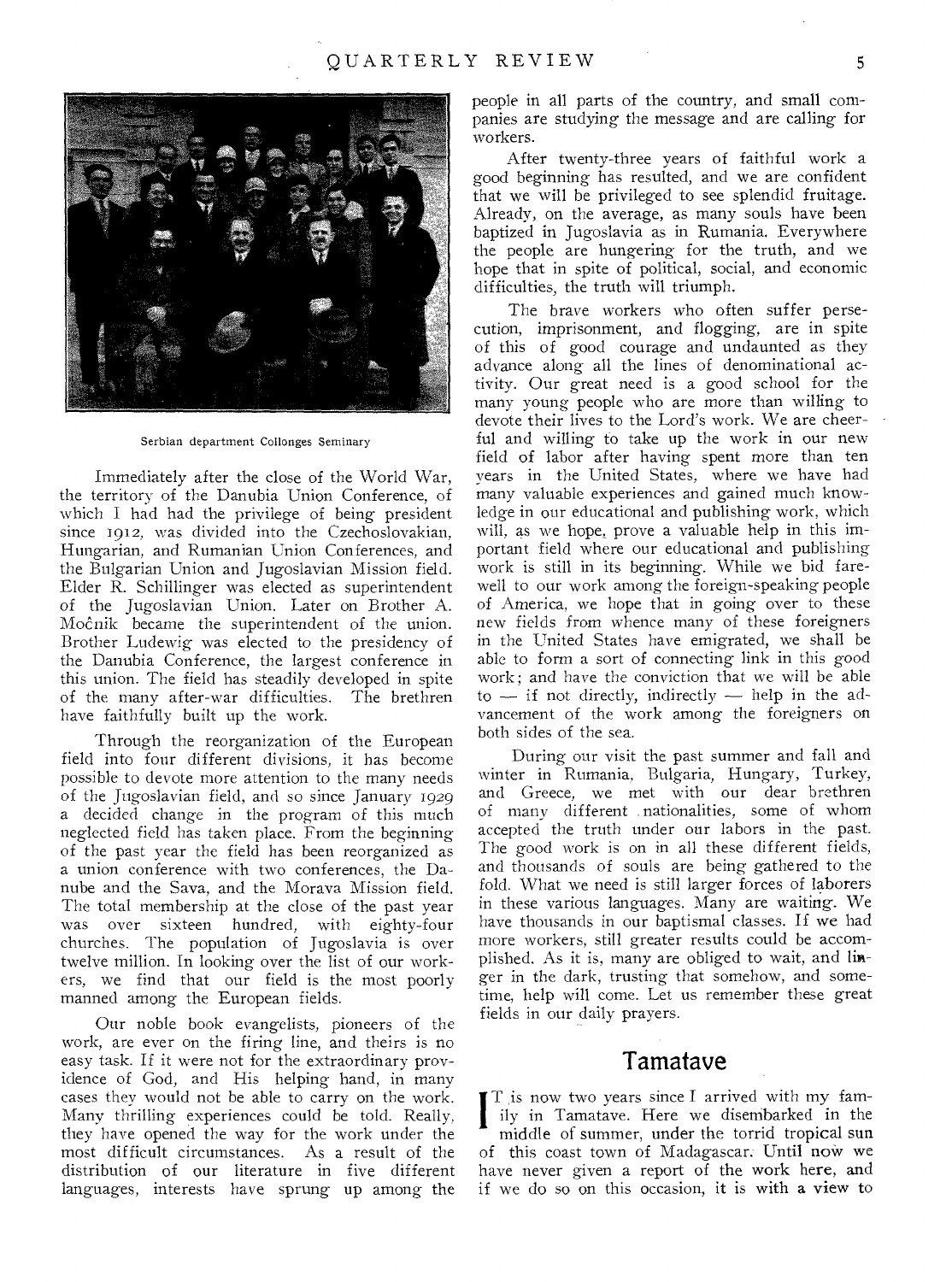

Dorcas Society, Tamatave

giving glory to God, for it is only by Him and for Him that we should work.

Arriving at Tamatave but a few months after the cyclone had destroyed the town the third of March, 1927, it was with great difficulty we were able to find something like a respectable and comfortable lodging place. Here in this very modest *pension* we were domiciled until we finally found permanent living quarters in a house that was then but partially built, and which was in the very heart of a native village. The only way to understand and appreciate such surroundings, is to live in the midst of them, and to make such an experience one's own. But what gave us courage in the midst of all these inconveniences and difficulties, was the splendid group of loyal natives who had long been waiting for the arrival of the missionaries. For work among these dear people we at once consecrated ourselves heart and soul. Without delay, and with the help of the Lord, we organized a baptismal class, and a young people's society with good material to work with. That is to say the young people were educated, and many of them were employed in the best offices in the town. The society has progressed encouragingly, and the members are zealous in all missionary activity. At present they are working very enthusiastically to swell the chapel fund, so that we may have a more fitting place of worship. Until now our only chapel building has been a large reed or bamboo hut. The floor is of sand, and the benches are of very rustic fabrication. Our greatest disadvantage, however, is that this hut is situated just beside the city refuse heap. For this reason our faithful members are often scorned, and with the apostle Paul we can say: "We are made as the filth

of the world, and are the offscouring of all things." Thus it is with eagerness that we look forward to the time when we shall have a chapel that will be more in keeping with the glorious message we are proclaiming.

Mrs. Long directs with some success a Dorcas sewing society that has been organized for the women. This is an excellent means for reaching the women, — and the women in Madagascar have a great influence. While the women make garments and embroider (which they do exceptionally well), Mrs. Long instructs them in hygiene and sanitation, and gives them counsel on how to care for their homes and children. We have been able to see the helpfulness of these meetings in the good results that have not been

slow in manifesting themselves. It is these two societies — the young people's and Dorcas — that have gathered the largest part of the 10,000 francs for our new chapel.

After eight months of activity, our joy was great, and we were richly rewarded for the difficulties we had had to encounter, in seeing twelve precious souls take their stand to follow God according to His word, and to break away from their many inherited ancestral customs. The month of September last, six other souls united with the church by baptism, and we hope very soon to renew this joy by a further baptismal ceremony.

We are especially encouraged in seeing the spirit of liberality that animates not only the baptized members, but also those who are as yet but adherents or members of the baptismal class. Here is the report as rendered for the year 1929: Offerings, 2,162.50 French francs ; tithe from baptized native members, 2,096.70 francs; and the anual offering was a splendid one — 525.— French francs. It would seem, according to Brother Bureaud's statement, that in liberality Tamatave stands at the head of all the groups in Madagascar ; and it is here also that we have the best young people's society. To God be all the glory!

Tamatave is the town in all Madagascar where the cost of living and rents is the highest. This is even true of native products, such as fruits that are grown here, with one exception, however  $-$  bananas.

Since my arrival in the colonies, I have been able to appreciate as never before the value of the knowledge of health reform. While diseases such as malaria, cholera, anaemia, and others claim many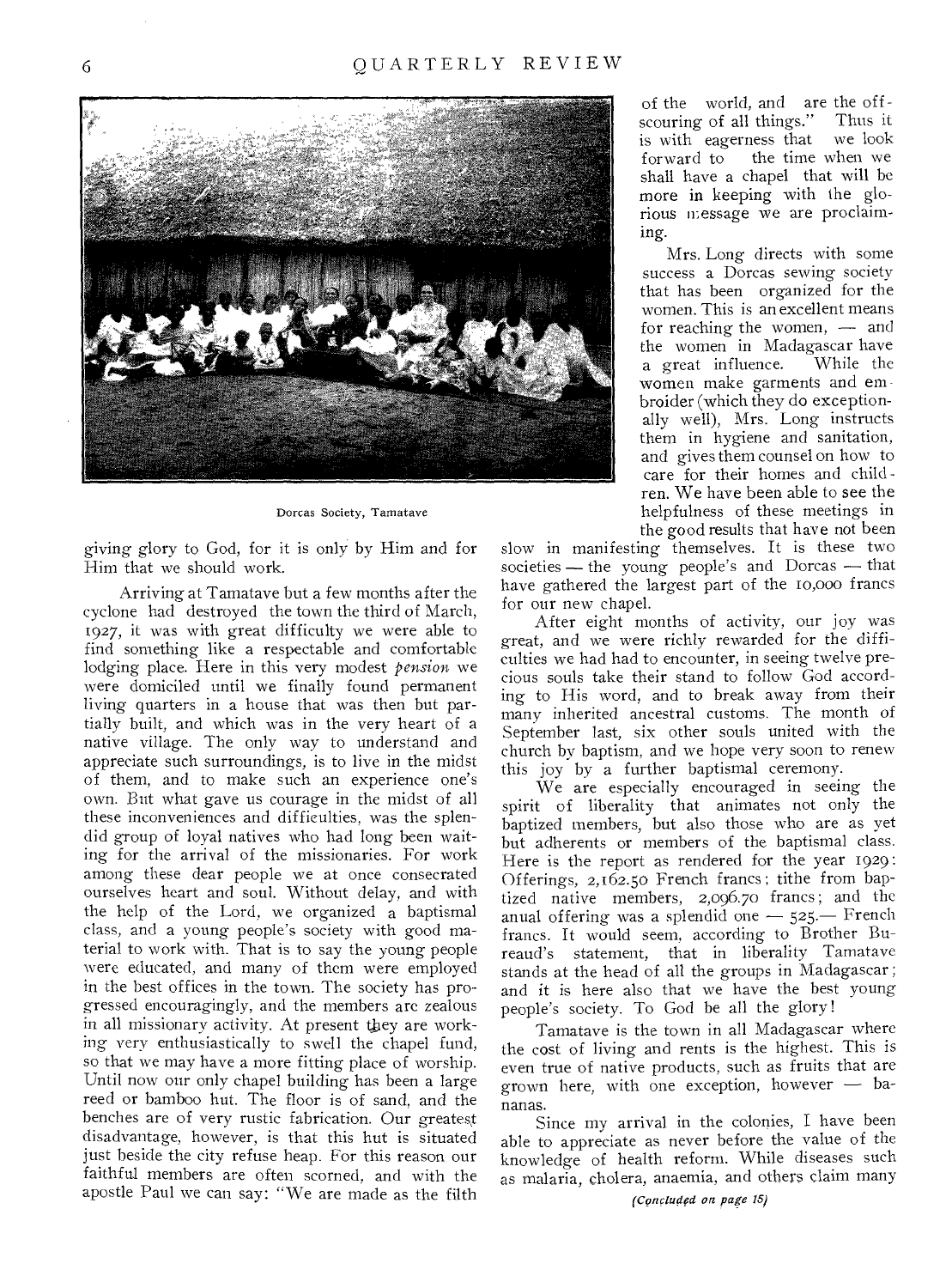## $\verb|QUARTERLY REVIEW|$

## Statistical Report of the South Europ. Division of S.D. A. for the Quarter Ending March 31, 1930

|                                        | Name of Conference<br>or Mission                                                                                                                                                                                                                                                                               | Number<br>Churches                | Previous<br>Members                         | Baptism                            | Vote                                                                                           | Letter                                  | Gains<br>Total                    | Apostasy                                            | Death                                                  | Letter                           | Total Losses                     | Gain<br>$\frac{t}{2}$                            | Present<br>Members                          | Ord. Ministers               | Lic. Ministers                     | Missionaries                           | Other Workers                                                 | Canvassers                        | Total Workers              | Number of<br>Sab. Schools             | Sab. School<br>Members                       | Average<br>Attendance                      |
|----------------------------------------|----------------------------------------------------------------------------------------------------------------------------------------------------------------------------------------------------------------------------------------------------------------------------------------------------------------|-----------------------------------|---------------------------------------------|------------------------------------|------------------------------------------------------------------------------------------------|-----------------------------------------|-----------------------------------|-----------------------------------------------------|--------------------------------------------------------|----------------------------------|----------------------------------|--------------------------------------------------|---------------------------------------------|------------------------------|------------------------------------|----------------------------------------|---------------------------------------------------------------|-----------------------------------|----------------------------|---------------------------------------|----------------------------------------------|--------------------------------------------|
|                                        | 1                                                                                                                                                                                                                                                                                                              | $\overline{2}$                    | 3                                           |                                    | 4 5                                                                                            | 6                                       | 7                                 | 8 9                                                 |                                                        | 10                               | $_{11}$                          | 12                                               | 13                                          | 14 15                        |                                    | 16 17                                  |                                                               | -18                               | - 19                       | 20                                    | 21                                           | 22                                         |
|                                        | 1. SOUTH EUROPEAN DIVISION                                                                                                                                                                                                                                                                                     |                                   |                                             |                                    |                                                                                                |                                         |                                   |                                                     |                                                        |                                  |                                  |                                                  |                                             |                              | 9 <sub>2</sub>                     |                                        |                                                               | $7 \t1 - 19$                      |                            |                                       |                                              |                                            |
| 2.<br>3.<br>4.<br>5.<br>6.             | FRANCO-BELGIAN U.C.<br>Belgian<br>Conference<br>East France<br>$\eta$<br>North »<br>Ŋ<br>$\mathbf{r}$ , and $\mathbf{r}$ , and $\mathbf{r}$<br>South<br>,,<br>$\boldsymbol{p}$                                                                                                                                 | 9<br>12<br>13<br>22               | 421<br>335<br>396<br>544                    | 4<br>$\mathbf{2}$<br>2             | -1<br>$\overline{\phantom{m}}$                                                                 | 3<br>4<br>$\overline{\mathbf{4}}$<br>17 | 8<br>6<br>6<br>17                 | 1<br>3<br>щ,<br>3                                   | -1<br>$\mathbf{1}$<br>3                                | 2<br>3<br>1<br>19                | 4<br>6<br>$\boldsymbol{2}$<br>25 | 4<br>4<br>8                                      | 425<br>335<br>400<br>536                    | 5<br>3<br>3<br>5             | 2<br>4<br>3<br>3<br>$\mathbf{1}$   | 1<br>$\overline{2}$<br>$1 -$<br>7<br>4 | -1<br>3<br>$\overline{c}$                                     | 6<br>4<br>11<br>10                | 5<br>20<br>-11<br>24<br>22 | -11<br>15<br>13<br>25                 | 359<br>321<br>302<br>511                     | 337<br>231<br>271<br>451                   |
|                                        |                                                                                                                                                                                                                                                                                                                | 56                                | 1696                                        |                                    | 8 1                                                                                            | 28                                      | 37                                |                                                     | 7 <sub>5</sub>                                         | 25                               | 37                               |                                                  | 1696                                        | 17 13                        |                                    | 15                                     | 6                                                             | 31                                | 82                         | 64                                    | 1493                                         | 1290                                       |
| $\bf 7$ .<br>8.<br>9.<br>10.<br>11.    | JUGOSLAVIAN UNION CONF.<br>Danube Conference<br>Sava<br>$\mathbf{B}$<br>Mission<br>Morava<br>Adriatic<br>$\ddot{\bm{v}}$                                                                                                                                                                                       | 50<br>18<br>15                    | 832<br>451<br>256<br>59                     | 12<br>8                            | $\overline{\phantom{a}}$<br>$\mathbf{1}$                                                       | $15 - 113$ 128<br>22<br>19              | -34<br>28                         | $13 - 4$<br>15 <sub>2</sub><br>$-\hspace{0.1cm}  -$ |                                                        | -1<br>5<br>59                    | 18<br>89 106<br>- 5<br>59        | 110<br>$-72$<br>23<br>$-59$                      | 942<br>379<br>279                           | 2<br>$\mathbf{1}$<br>2       | -1<br>$\equiv$<br>$\overline{1}$ 1 | 5<br>$\tilde{2}$<br>$\mathbf{1}$       | 2<br>$\mathbf{1}$<br>$\mathbf{I}$<br>$\overline{\phantom{0}}$ | 22<br>15<br>15                    | 5<br>29<br>20<br>18        | 61<br>18<br>15                        | 1239<br>444<br>358                           | 965<br>332<br>306<br>$\equiv$              |
|                                        |                                                                                                                                                                                                                                                                                                                | 83                                | 1598                                        | 35                                 |                                                                                                | 1 154 190                               |                                   | 28                                                  |                                                        | 6 154 188                        |                                  | $\mathbf{2}$                                     | 1600                                        | 6                            | $\overline{\phantom{a}}$           | 8                                      | $\overline{4}$                                                | 52                                | 72                         | 94                                    | 2041                                         | 1603                                       |
| 13.<br>14.<br>15.<br>16.<br>17.<br>18. | 12. RUMANIAN UNION CONFERENCE<br>West Muntenian Conference<br>East<br>$\mathbf{v}$<br>$\mathfrak{H}$<br>$\sim$ $\sim$<br>North Moldavian<br>$\pmb{\delta}$<br>$\sim$ $\sim$ $\sim$<br>South<br>$\sim$ $\sim$ $\sim$<br>$\boldsymbol{y}$<br>$\sim 10$<br>Transylvanian<br>$\eta$<br>$\cdots$<br>Banat<br>$\sim$ | 72<br>52<br>54<br>29<br>108<br>38 | 2368<br>1395<br>1443<br>914<br>2480<br>1083 | 16<br>7<br>11<br>12<br>16 28<br>-5 | 3<br>$\bar{7}$<br>7<br>$\overline{4}$<br>3                                                     | 35<br>40<br>57<br>31<br>67<br>7         | 54<br>54<br>75<br>47<br>111<br>15 | 35 10<br>31<br>43<br>13<br>6                        | -4<br>-1<br>3<br>18 17<br>3                            | 41<br>35<br>23<br>56<br>-1       | 70<br>59 103<br>39<br>91<br>10   | $86 - 32$<br>$-16$<br>$-28$<br>8<br>20<br>5      | 2336<br>1379<br>1415<br>922<br>2500<br>1088 | 6<br>5<br>4<br>$\frac{5}{8}$ | 6<br>3<br>4<br>-1<br>3<br>1        | 5<br>5<br>4<br>3<br>4<br>4             | 4<br>3<br>2<br>2<br>$\boldsymbol{2}$<br>4<br>3                | 17<br>-11<br>19<br>23<br>18<br>17 | 37<br>26<br>33<br>34<br>29 | 72<br>-50<br>54<br>28<br>37 127<br>38 | 4204<br>2122<br>2407<br>1492<br>3275<br>1097 | 2706<br>1507<br>1544<br>964<br>2347<br>608 |
|                                        |                                                                                                                                                                                                                                                                                                                | 353                               | 9683                                        |                                    |                                                                                                |                                         |                                   |                                                     |                                                        |                                  |                                  | 67 52 237 356 146 38 215 399 -43                 | 9640                                        |                              | 39 20                              |                                        |                                                               |                                   |                            |                                       | 27 20 105 211 369 14597                      | 9676                                       |
| 20.<br>21.                             | 19. SWISS UNION CONFERENCE<br>German Swiss Conference<br>Leman<br>ŋ,<br>1.1.1.1                                                                                                                                                                                                                                | 28<br>19                          | 1132<br>939                                 | $\overline{2}$                     | $8 -$<br>3                                                                                     | 36<br>$\overline{c}$                    | 44<br>7                           | 9<br>8                                              | 4<br>5                                                 | 29<br>10                         | 42<br>23                         | $\mathbf{2}$<br>$-16$                            | 1134<br>923                                 | 5<br>5<br>$\mathbf{1}$       | -1<br>4<br>$\mathbf 7$             | -1<br>6<br>5                           | -1<br>$\frac{3}{3}$                                           | 18<br>16                          | 8<br>36<br>32              | 28<br>23                              | 1068<br>747                                  | 684<br>654                                 |
|                                        |                                                                                                                                                                                                                                                                                                                | 47                                | 2071                                        |                                    | $10 \quad 3$                                                                                   | 38                                      | 51                                | 17                                                  | 9                                                      | 39                               |                                  | $65 - 14$                                        | 2057                                        |                              | 11 12                              | 12                                     | $\mathbf{7}$                                                  | 34                                | 76                         | 51                                    | 1815                                         | 1338                                       |
| 22.<br>23.<br>24.<br>25.               | IBERIAN UNION MISSION<br>East Spanish Mission<br>West »<br>$\pmb{v}$<br>$\alpha$ , and $\alpha$ , and $\alpha$ , and $\alpha$<br>Portuguese<br>$\boldsymbol{\mathfrak{H}}$<br><b>Contractor</b>                                                                                                                | 5<br>4<br>4                       | 200<br>85<br>228                            |                                    | $\frac{1}{2}$                                                                                  | $\mathbf{2}$                            | $\overline{2}$                    |                                                     | $1 -$<br>$\overline{1}$                                | $\boldsymbol{2}$<br>$\mathbf{1}$ | 3<br>$\overline{2}$              | $-1$<br>$-2$                                     | 199<br>85<br>226                            | 1<br>3<br>1<br>$\mathbf{1}$  | $\mathbf{1}$<br>2<br>5             | 1.                                     | $2 -$<br>$\frac{5}{3}$ —                                      | $\overline{2}$<br>5<br>16         | 3<br>11<br>11<br>23        | 8<br>6<br>5                           | 199<br>102<br>198                            | 173<br>-98<br>185                          |
|                                        |                                                                                                                                                                                                                                                                                                                | 13                                | 513                                         |                                    | $\frac{1}{2} \left( \frac{1}{2} \right) \left( \frac{1}{2} \right) \left( \frac{1}{2} \right)$ | $\overline{2}$                          | $\overline{2}$                    | 1                                                   | $\mathbf{1}$                                           | 3                                | 5                                | $-3$                                             | 510                                         | 6                            | 8                                  |                                        | $11 -$                                                        | 23                                | 48                         | 19                                    | 499                                          | 456                                        |
| 26.<br>27.<br>28.<br>29.               | ITALIAN UNION MISSION<br>Central Italian Mission<br>North<br>$\gamma$<br>$\hat{\mathbf{p}}$<br>المتعادية والمتحارث<br>South<br>$\mathbf{a}$<br>.                                                                                                                                                               | 6<br>8<br>8                       | 143<br>177<br>162                           | 1<br>4                             | $\mathbf{1}$<br>$7 -$                                                                          | 4<br>4<br>5                             | 6<br>11<br>9                      | $\overline{\phantom{a}}$<br>$\overline{a}$          | $\mathbf{1}$<br>$\ddot{2}$<br>$\overline{\phantom{a}}$ | $\frac{6}{7}$<br>$\overline{7}$  | 7<br>9<br>ğ                      | -1<br>$\overline{2}$<br>$\overline{\phantom{0}}$ | 142<br>179<br>162                           | 1.<br>$\mathbf{2}$<br>1      | 3<br>$\blacksquare$<br>-1          | 3                                      | 5<br>$2\,$ —<br>$3 -$<br>$\mathbf{1}$                         | $\overline{2}$<br>13<br>11        | 6<br>8<br>19<br>17         | $\overline{7}$<br>15<br>10            | 140<br>192<br>164                            | 130<br>196<br>162                          |
|                                        |                                                                                                                                                                                                                                                                                                                | 22                                | 482                                         | 12                                 | $\mathbf{1}$                                                                                   | 13                                      | 26                                |                                                     | $2 \quad 3$                                            | 20                               | 25                               | $\mathbf{1}$                                     | 483                                         | 5                            | - 5                                | 8                                      | 6                                                             | 26                                | 50                         | 32                                    | 496                                          | 488                                        |
| 31.<br>32.                             | 30. NORTH AFRICAN UNION MISSION<br>Algerian Mission<br>Moroccan<br>$\mathfrak{H}$<br>.                                                                                                                                                                                                                         | 6<br>-1                           | 108<br>23                                   | 5                                  |                                                                                                | $\mathbf{1}$                            | 6                                 |                                                     | -1                                                     |                                  | 1                                | 5                                                | 113<br>23                                   | 1<br>$\mathbf{1}$<br>1       | $\overline{c}$<br>$\overline{2}$   | 2<br>3<br>ī                            | $\frac{3}{1}$                                                 | 6<br>1                            | 3<br>15<br>6               | 8<br>3                                | 123<br>23                                    | 105<br>22                                  |
|                                        |                                                                                                                                                                                                                                                                                                                | $\mathbf 7$                       | 131                                         |                                    | $5 -$                                                                                          | $\mathbf{1}$                            | 6                                 |                                                     | -1                                                     |                                  | 1                                | 5                                                | 136                                         | 3                            | $\overline{4}$                     | 6                                      | $\overline{4}$                                                | 7                                 | 24                         | 11                                    | 146                                          | 127                                        |
|                                        | 33. EQUATORIAL AFRICAN MISS.*)                                                                                                                                                                                                                                                                                 | $\mathbf{1}$                      | 7                                           |                                    |                                                                                                | $\overline{2}$                          | $\overline{2}$                    |                                                     |                                                        |                                  |                                  | $\overline{2}$                                   | 9                                           |                              | $1 -$                              | $\mathbf{1}$                           | 4                                                             |                                   | 6                          | 3                                     | 248                                          | 243                                        |
|                                        | 34. MADAGASCAR MISSION *)                                                                                                                                                                                                                                                                                      | 5                                 | 102                                         |                                    | $2 -$                                                                                          |                                         |                                   | $2 - 1$                                             |                                                        |                                  | 1                                | $\mathbf{1}$                                     | 103                                         |                              | $1\quad 2$                         | $\mathbf{2}$                           | $\mathbf{7}$                                                  | 10                                | 22                         | $\mathcal{I}$                         | 460                                          | 318                                        |
|                                        | 35. MAURITIUS MISSION *)                                                                                                                                                                                                                                                                                       | 6                                 | 228                                         |                                    | $21 -$                                                                                         | $\overline{\phantom{a}}$                | 21                                |                                                     |                                                        |                                  |                                  | 21                                               | 249                                         |                              | $2 -$                              |                                        | $8 -$                                                         | 4                                 | 14                         | 43                                    | 837                                          | 423                                        |
|                                        | 1. South European Division                                                                                                                                                                                                                                                                                     |                                   |                                             |                                    |                                                                                                |                                         |                                   |                                                     |                                                        |                                  | RECAPITULATION                   |                                                  |                                             | 9                            | $\mathbf{2}$                       |                                        |                                                               | $7 \t1 \t- 19$                    |                            |                                       |                                              |                                            |

|                                    | $1st \rightarrow$ | 1929                                                                                                         |     |            |              |              |      |              |                |    |           |       |                                  |      |       |    |          |    |               |           |      | 530 14644 137 38 733 908 159 48 731 938 - 30 14614 89 48 105 53 236 531 619 18200 13936 |            |
|------------------------------------|-------------------|--------------------------------------------------------------------------------------------------------------|-----|------------|--------------|--------------|------|--------------|----------------|----|-----------|-------|----------------------------------|------|-------|----|----------|----|---------------|-----------|------|-----------------------------------------------------------------------------------------|------------|
|                                    |                   | Totals 1st Qtr. 1930 593 16511 160 58 475 693 201 64 456 721 -28 16483 100 68 105 59 292 624 693 22632 15962 |     |            |              |              |      |              |                |    |           |       |                                  |      |       |    |          |    |               |           |      |                                                                                         |            |
| 11. Mauritius                      |                   |                                                                                                              |     |            |              |              |      |              |                |    |           |       |                                  | 249  |       |    |          |    |               |           |      |                                                                                         |            |
| 10. Madagascar                     |                   |                                                                                                              |     | 102<br>228 |              |              |      |              |                |    |           |       |                                  | 103  |       | 2  |          |    | 10            | 22.<br>14 | 43   | 460<br>837                                                                              | 318<br>423 |
| 9, Equatorial African              |                   | $*$                                                                                                          |     |            |              |              |      |              |                |    |           |       |                                  |      |       |    |          |    |               |           |      | 248                                                                                     | 243        |
| 8. North African Union Mission     |                   |                                                                                                              |     | 131        |              | $5 =$        |      |              |                |    |           |       |                                  | 136  |       |    |          |    |               | 24        |      | 146                                                                                     | 127        |
| 7. Italian                         |                   |                                                                                                              | 22  | 482        | $12 \quad 1$ |              | -13  | 26           | $\overline{2}$ |    | -20       | -25   |                                  | 483. | 5.    | 5. |          | -6 | 26            | -50       | - 32 | 496                                                                                     | 488        |
| 6. Iberian Union                   | Mission           |                                                                                                              | 13  | 513        |              |              |      |              |                |    |           | 5.    | $-3$                             | 510  | 6.    |    |          |    | 23            | 48        | -19  | 499                                                                                     | 456        |
| 5. Swiss                           |                   |                                                                                                              | 47  | 2071       |              | $10 \quad 3$ | - 38 | - 51         | -17            | -9 | 39.       |       | $65 - 14$                        | 2057 |       |    | 11 12 12 |    | 34            | 76.       | -51  | 1815                                                                                    | 1338       |
| 4. Rumanian                        |                   |                                                                                                              | 353 | 9683       |              |              |      |              |                |    |           |       | 67 52 237 356 146 38 215 399 -43 | 9640 | 39 20 |    |          |    | 27 20 105 211 |           | -369 | 14597                                                                                   | 9676       |
| 3. Jugoslavian                     |                   |                                                                                                              | -83 | 1598       |              |              |      | 35 1 154 190 | -28            |    | 6 154 188 |       | $\mathbf{2}$                     | 1600 |       | 62 | 8        |    | 52            | - 72      | -94  | 2041                                                                                    | 1603       |
| 2. Franco-Belgian Union Conterence |                   |                                                                                                              | 56  | 1696       | 8.           |              | 28   | - 37         |                | 5. |           | 25 37 |                                  | 1696 |       |    | 15.      |    | 31            | 82.       | 64.  | 1493                                                                                    | 1290       |
|                                    |                   |                                                                                                              |     |            |              |              |      |              |                |    |           |       |                                  |      |       |    |          |    |               |           |      |                                                                                         |            |

\*) Report for the fourth quarter 1929.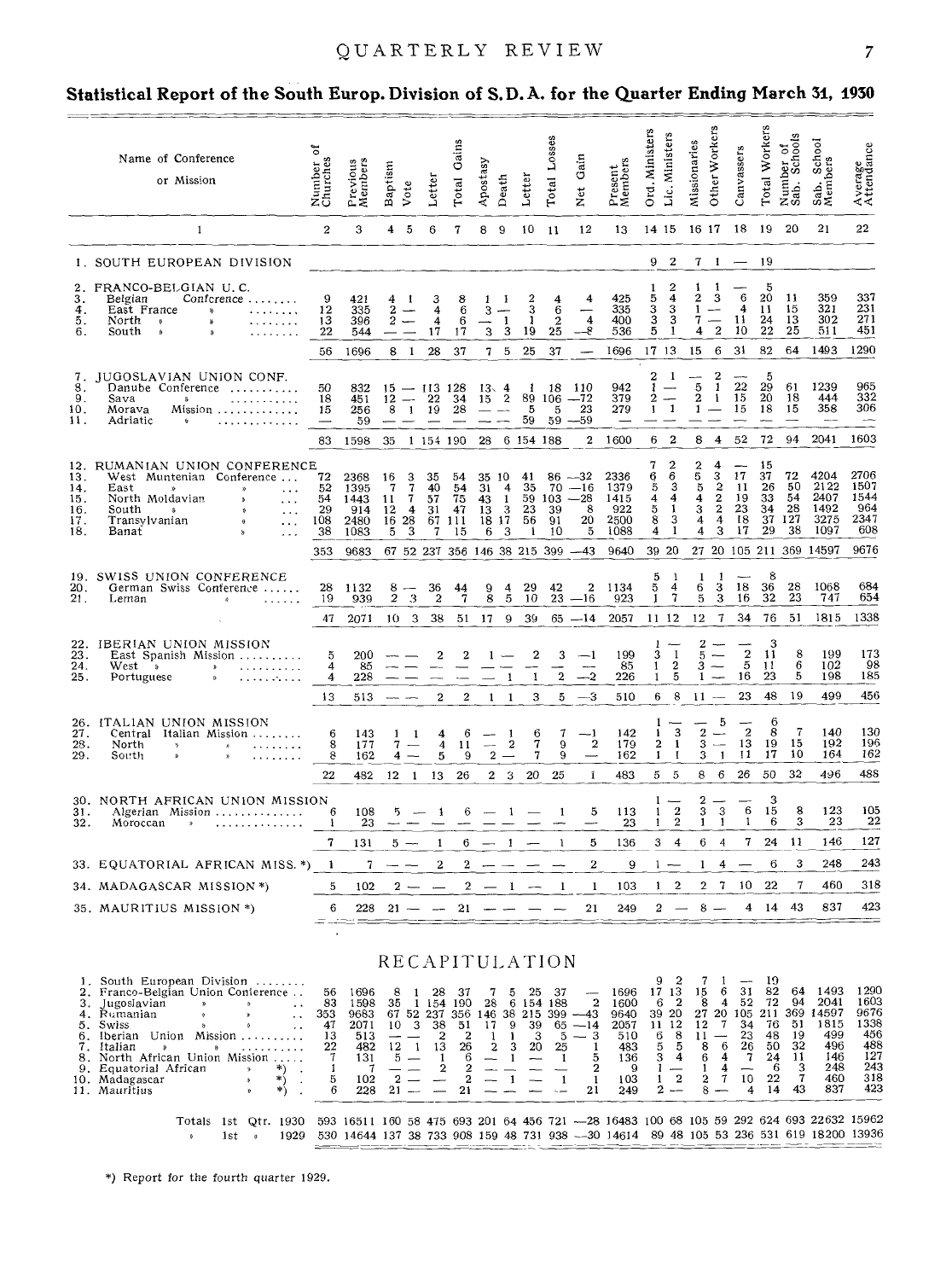## QUARTERLY REVIEW

## Financial Report of the South Europ. Division of S. D. A. for the Quarter Ending March 31, 1930

|                                       | Name of Conference<br>or Mission                                                                                                                                                                                                                                                                                                                                                                                                                                           |                                                                           | Tithe<br>Total                                                                                                    | Weekly Tithe<br>per Capita                                                                                  | Total Offerings<br>(incl. Special)                                                                         | Weekly Offer's<br>per Capita                                                 | 5°<br>Percentage of<br>Offerings<br>to Tithe                                                                                                | Contributions<br>for Home<br>Miss. Work                                          | Contributions<br>for Local<br>Church Work                              | Colporteur<br>Book Sales                                                                                  |
|---------------------------------------|----------------------------------------------------------------------------------------------------------------------------------------------------------------------------------------------------------------------------------------------------------------------------------------------------------------------------------------------------------------------------------------------------------------------------------------------------------------------------|---------------------------------------------------------------------------|-------------------------------------------------------------------------------------------------------------------|-------------------------------------------------------------------------------------------------------------|------------------------------------------------------------------------------------------------------------|------------------------------------------------------------------------------|---------------------------------------------------------------------------------------------------------------------------------------------|----------------------------------------------------------------------------------|------------------------------------------------------------------------|-----------------------------------------------------------------------------------------------------------|
|                                       | $\mathbf{1}$                                                                                                                                                                                                                                                                                                                                                                                                                                                               |                                                                           | $\overline{a}$                                                                                                    | 3                                                                                                           | $4\overline{ }$                                                                                            | $5\phantom{.0}$                                                              | 6                                                                                                                                           | $7\phantom{.}$                                                                   | 8                                                                      | 9                                                                                                         |
| 2.<br>3.<br>4.<br>5.<br>5.            | 1. SOUTH EUROPEAN DIVISION<br>FRANCO-BELGIAN UN. CONF.<br>Belgian Conference<br>East France Conference<br>North<br>$\rightarrow$<br>$\mathcal{B}$<br>$\sim$ $\sim$ $\sim$<br>South<br>D.<br>$\sim 100$<br>D                                                                                                                                                                                                                                                                | B. Fr.<br>F. Fr.<br>F. Fr.<br>F. Fr.<br>F. Fr.<br>\$                      | 116,721.20<br>$40,131--$<br>54,878.50<br>56,915.50<br>233,046<br>9,175.10                                         | 21.33<br>9.21<br>10.66<br>8.05<br>10.57<br>0.41                                                             | 14,736.69<br>10,087.40<br>9,701.30<br>11,188.85<br>41,219.55<br>1,622.78                                   | 2.69<br>2.32<br>1.88<br>1.58<br>1.87<br>0.08                                 | $12.6 \%$<br>$25.1 \%$<br>$17.7 \%$<br>$20 - \%$<br>17.7 %<br>$-,-$                                                                         | 343.67<br>$---, ---$<br>2,166.35<br>$\qquad \qquad -\qquad$<br>2,405.20<br>94.69 | $-$ , $-$<br>$\equiv:=$<br>$-$ , $-$<br>$-1$<br>$ -$                   | 22,134.25<br>15,214.25<br>37,073.15<br>27,198<br>94,868,70<br>3,731.89                                    |
| 7.<br>8.<br>$9$ .<br>10.              | JUGOSLAVIAN UNION CONF.<br>Danube Conference<br>Sava<br>$\sim$ $ \sim$ $\sim$ $\sim$ $\sim$ $\sim$ $\sim$ $\sim$<br>$\mathcal{R}$<br>Morava Mission                                                                                                                                                                                                                                                                                                                        | Dinar<br>$\pmb{n}$<br>D<br>Dinar<br>86 D                                  | 75,673.20<br>44,533.90<br>21,557.50<br>141,764.60<br>2,509.20                                                     | $7. -$<br>7.60<br>5.26<br>6.82<br>0.12                                                                      | 24,791.76<br>12,204.15<br>5,678.87<br>42,674.78<br>755.31                                                  | 2.29<br>2.08<br>I.39<br>2.05<br>0.04                                         | $\begin{array}{ll} 32.8 & \!\! \% \\ 27.4 & \!\! \% \\ 26.3 & \!\! \% \end{array}$<br>30.1%<br>$-\,$ . $-$                                  | $-\,$<br>$=$ : $=$<br>$-,-$<br>----                                              | $-$ . $-$<br>--.--<br>—.—                                              | 78,215<br>75,553<br>69,694.<br>223,462<br>3,955.07                                                        |
| 12.<br>13.<br>14.<br>15.<br>16<br>17. | 11. RUMANIAN UNION CONF.<br>West Muntenian Conference<br>East<br>$\gamma$<br>$\boldsymbol{v}$<br>North Moldavian<br>$\,$<br>South<br>$\mathbf{v}$ and $\mathbf{v}$<br>$\boldsymbol{v}$<br>Transylvanian<br>$\pmb{y}$<br>Banat                                                                                                                                                                                                                                              | Lei<br>$\mathfrak{D}$<br>$\pmb{v}$<br>$\eta$<br>$\pmb{v}$<br>$\mathbf{p}$ | 84,785<br>726,640<br>314,630.75<br>241,869.25<br>$181,541-682,238.70$<br>185,483                                  | 23.60<br>17.35<br>12.89<br>15.28<br>21.16<br>13.17                                                          | 256,518.60<br>120,545.50<br>106,565.68<br>63,834.10<br>187,716.75<br>55,169.75                             | 8.33<br>6.64<br>5.68<br>5.37<br>5.82<br>3,92                                 | $35.3\%$<br>$38.3\%$<br>$44.1\%$<br>$35.2\%$<br>$27.5\%$<br>29.7%                                                                           | $25,073.$ -<br>6,029.50<br>$-\,$ , $-\,$<br>—., —                                | --.--<br>$57,003$ .<br>18,506.50<br>$\pm$ ; $\pm$                      | $231,959.$ —<br>120,171<br>214,324<br>271,881<br>251,102<br>$175,916-$                                    |
| 19.<br>20.                            | 18. SW1SS UNION CONFERENCE<br>German Swiss Conference<br>Leman Conference                                                                                                                                                                                                                                                                                                                                                                                                  | Lei<br>\$8<br>Sw. Fr.<br>$\mathbf{p}$ , $\mathbf{p}$<br>Sw. Fr.<br>S.     | 2,417,187.70<br>14,474.18<br>37,996.81<br>53,644.87<br>91,641.68<br>17,794.40                                     | 19.20<br>0.12<br>2.58<br>4.45<br>3.40<br>0.66                                                               | 790,350,38<br>4,732.64<br>7,483.46<br>7,449.68<br>14,933.14<br>2.899.61                                    | 6.31<br>0.04<br>0.51<br>0.61<br>0.55<br>0.11                                 | 32.7%<br>$-,-$<br>$\begin{array}{cc} 19.7 & \% \\ 13.9 & \% \end{array}$<br>16.3 $%$<br>$---, ---$                                          | 31,102.50<br>186.24<br>$\qquad \qquad -\qquad$<br>1,043.79<br>1,043.79<br>202.68 | 75,509.50<br>452.15<br>5,452.80<br>$\sim$ $ -$<br>5,452.80<br>1,058.80 | 1,265,353<br>7,576.95<br>28,018<br>26,419.30<br>54,437.30<br>10,509.12                                    |
| 22.<br>$\frac{23}{24}$ .              | 21. IBERIAN UNION MISSION<br>East Spanish Mission<br>West<br>$\pmb{v}$<br>$\mathcal{D}$<br>$\sim$<br>Portuguese<br>$\mathcal{B}$                                                                                                                                                                                                                                                                                                                                           | Pesetas<br>$\mathbf{w}$<br>Escudos<br>Pesetas<br>\$                       | 5,112.50<br>3,921.25<br>10,130.59<br>12,620.35<br>1,627.90                                                        | 1.97<br>3.55<br>3.42<br>1.89<br>0.24                                                                        | 1,896.37<br>1,433.05<br>2,980.85<br>4,396.98<br>562.24                                                     | 0.73<br>I.22<br>0.36<br>0.66<br>0.08                                         | $37.1 \%$<br>36.5 %<br>29.4%<br>34.8 $%$<br>$\frac{1}{2}$                                                                                   | 120.50<br>$15 -$<br>$-\,,-$<br>135.50<br>17.15                                   | 217.75<br>$\overline{-}$ : $\overline{-}$<br>217.75<br>27.56           | 2,108.25<br>5,975.25<br>$37,623. -$<br>21,349.05<br>2,819.49                                              |
| 25.<br>26.<br>$^{27}_{28}$ .          | ITALIAN UNION MISSION<br>Central Italian Mission<br>North<br>$\mathcal{O}(\mathbb{R}^3)$ . The second $\mathcal{O}(\mathbb{R}^3)$<br>$\pmb{v}$<br>South<br>$\sim$ , $\sim$ , $\sim$<br>v                                                                                                                                                                                                                                                                                   | Lire<br>$\mathbf{v}$<br>$\mathfrak{D}$<br>Lire                            | 11,176.70<br>9,346.55<br>5,402.50<br>25,925.75                                                                    | 6.01<br>4.06<br>2.56<br>4.14                                                                                | 2,002.55<br>2,486.05<br>1,254.45<br>5,743.05                                                               | 1.08<br>1,08<br>0.60<br>0.92                                                 | $\begin{array}{rr} 17.9 & \!\% \\ 26.6 & \!\% \\ 23.2 & \!\% \end{array}$<br>22.2%                                                          | 171.95<br>201.05<br>91.40<br>464.40                                              | 1,372.30<br>519.15<br>1,891.45                                         | 5,896.50<br>28,194.15<br>23,317.10<br>57,407.75                                                           |
| 30.<br>31.                            | 29. NORTH AFRICAN UN. MISS.<br>Algerian Mission  F. Fr.<br>Moroccan                                                                                                                                                                                                                                                                                                                                                                                                        | $^{\circ}$<br>F. Fr.                                                      | 1,357.40<br>28,042.85<br>5,606.20<br>33,649.05<br>$1,325-$                                                        | 0.22<br>19.97<br>18.75<br>19.76<br>0.78                                                                     | 300.69<br>3,251.35<br>638.60<br>3,889.95<br>153.14                                                         | 0.05<br>2.32<br>2.14<br>2.27<br>0.09                                         | $-$ , $-$<br>$\begin{array}{cc} 11.6 & \% \\ 11.4 & \% \end{array}$<br>11.5%<br>$\overline{\phantom{m}}$ , $\overline{\phantom{m}}$         | 24.31<br>$-,-$<br>693.15<br>693.15<br>27.29                                      | 99.03<br>$-$ . $-$<br>$-\,$<br>$-,-$<br>$--,-$                         | 3,005.63<br>20,552.15<br>2,237.50<br>22,789.65<br>893.70                                                  |
|                                       | 32. EQUATORIAL AFRICAN M.*)                                                                                                                                                                                                                                                                                                                                                                                                                                                | F. Fr.<br>\$                                                              | 2,827<br>111.30                                                                                                   | 31.07<br>1.22                                                                                               | 599.80<br>23.61                                                                                            | 6.59<br>0.26                                                                 | 21.2%                                                                                                                                       |                                                                                  |                                                                        | – . <del>– –</del><br>T.T                                                                                 |
|                                       | 33. MADAGASCAR MISSION *)                                                                                                                                                                                                                                                                                                                                                                                                                                                  | F. Fr.<br>\$                                                              | 6,770<br>266.50                                                                                                   | 5.11<br>0.20                                                                                                | 2,182.10<br>85.91                                                                                          | 1.65<br>0.07                                                                 | 32.2%<br>$-,-$                                                                                                                              |                                                                                  |                                                                        | 10,452.45<br>409.90                                                                                       |
|                                       | 34. MAURITIUS MISSION *)                                                                                                                                                                                                                                                                                                                                                                                                                                                   | Rs.<br>\$                                                                 | 4,171.43<br>1,545                                                                                                 | I.41<br>0.52                                                                                                | 3,253.67<br>1,205.06                                                                                       | 1.10<br>0.41                                                                 | 78.0 %<br>—— , ——                                                                                                                           | $-\,$ . $-$<br>----                                                              | سب راست<br>$  -$                                                       | 201.31<br>74.55                                                                                           |
|                                       |                                                                                                                                                                                                                                                                                                                                                                                                                                                                            |                                                                           |                                                                                                                   |                                                                                                             | RECAPITULATION                                                                                             |                                                                              |                                                                                                                                             |                                                                                  |                                                                        |                                                                                                           |
|                                       | 1. South European Division<br>2. Franco-Belgian Union Conference \$<br>3. Jugoslavian<br>$\pmb{v}$<br>*<br>4. Rumanian<br>$\overline{\partial}$<br>5. Swiss<br>$\mathfrak{H}$<br>6. Iberian<br>Mission.<br>ý<br>7. Italian<br>»<br>$\ddot{\phantom{a}}$<br>8. North African<br>$\boldsymbol{\eta}$<br>$\boldsymbol{\mathcal{V}}$<br>$\cdot$<br>$\begin{array}{c} \ast \ni \\ \ast \ni \end{array}$<br>9. Equatorial African<br>ŋ,<br>10. Madagascar<br>D)<br>11. Mauritius | \$<br>\$<br>\$<br>\$<br>\$<br>*****                                       | 9,175.10<br>2,509.20<br>14,474.18<br>17,794.40<br>1,627.90<br>$1,357.40$<br>$1,325.$<br>111.30<br>266.50<br>1,545 | 0.41<br>0.12<br>0.12<br>0.66<br>0.24<br>$\begin{array}{c} 0.22 \\ 0.78 \end{array}$<br>1.22<br>0.20<br>0.52 | $1,622.78$<br>$755.31$<br>4,732.64<br>2,899.61<br>562.24<br>300.69<br>153.14<br>23.61<br>85.91<br>1,205.06 | 0.08<br>0.04<br>0.04<br>0.11<br>0.08<br>0.05<br>0.09<br>0.26<br>0.07<br>0.41 | $17.7\%$<br>30.1%<br>$\frac{32.7}{16.3}$ %<br>$\begin{array}{l} 10.8 \\ 34.8 \\ 22.2 \\ 11.5 \\ 21.2 \\ 32.2 \\ 78.0 \\ \hline \end{array}$ | 94.69<br>$---, ---$<br>186.24<br>202.68<br>17.15<br>24.31<br>27.29               | 452.15<br>1,058.80<br>27.56<br>99.03<br>-.--<br>—<br>-.--<br>—         | 3,731.89<br>3,955.07<br>7,576.95<br>10,509.12<br>2,819.49<br>3,005.63<br>893.70<br>---<br>409.90<br>74.55 |
|                                       | TOTALS 1st<br>Qtr. 1930<br>Ist<br>1929<br>ø<br>»                                                                                                                                                                                                                                                                                                                                                                                                                           | \$<br>\$                                                                  | 50,185.98<br>39,672.20                                                                                            | 0.23<br>0.21                                                                                                | 12,340.99<br>10,144.99                                                                                     | 0.06<br>0.05                                                                 | $24.6\%$<br>$25.4\%$                                                                                                                        | 552.36<br>2,915.20                                                               | 1,637.54<br>1,433,43                                                   | 32,976.30<br>26,133.39                                                                                    |

\*) Report for the fourth quarter of 1929.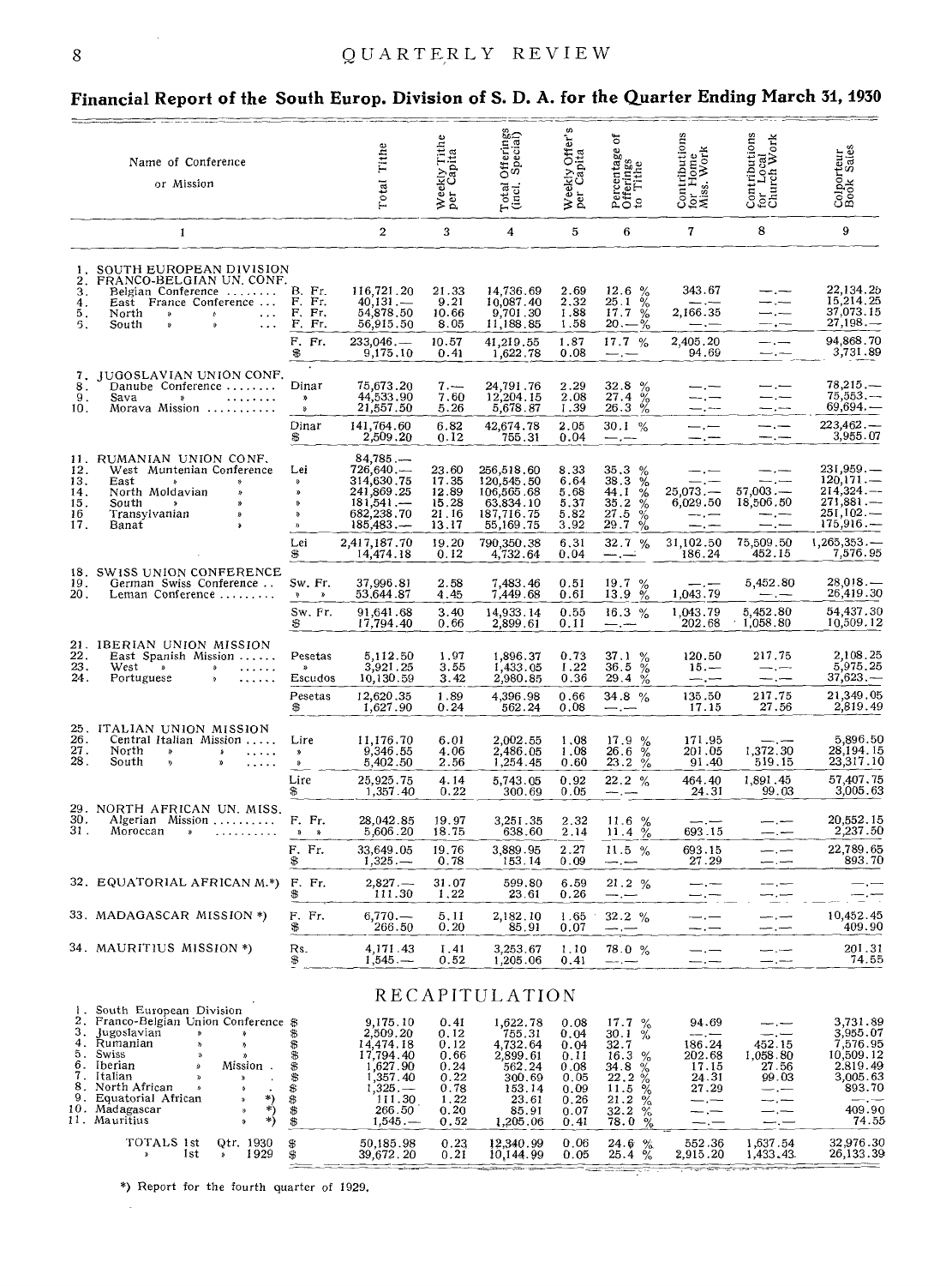## $QUARTERLY \quad REVIEW$

## Specification of Mission Offerings (Column No. 4)

|                                                                           |                                                                                                    |                                                                                          |                                                                  |                                                                                                 |                                                                                       |                                                                      |                            |                                                               | Special Offer.                                             |
|---------------------------------------------------------------------------|----------------------------------------------------------------------------------------------------|------------------------------------------------------------------------------------------|------------------------------------------------------------------|-------------------------------------------------------------------------------------------------|---------------------------------------------------------------------------------------|----------------------------------------------------------------------|----------------------------|---------------------------------------------------------------|------------------------------------------------------------|
|                                                                           | Sabbath School<br>Offerings (exc.<br>13th Sabbath)                                                 | 13th Sabbath<br>Offerings                                                                | (Relief Fund)<br>Weekly<br>Offerings                             | Harvest<br>Ingathering                                                                          | Annual<br>Offerings                                                                   | Miscellaneous<br>Offerings                                           | Self Denial<br>Offerings   | Big<br>Week                                                   | Young<br>People's<br>Collection                            |
|                                                                           | 10                                                                                                 | 11                                                                                       | 12                                                               | 13                                                                                              | 14                                                                                    | 15                                                                   | 16                         | 17                                                            | 18                                                         |
| 1.<br>2.<br>$\frac{3}{4}$ .<br>5.                                         | 11,128.14<br>5,359.10<br>5,987.85                                                                  | 3,301.85<br>2,587.60<br>3,262.45                                                         | 306.70<br>44.60<br>27.50                                         | $200. -$<br>$10 -$                                                                              | $563 -$<br>$60 -$                                                                     |                                                                      |                            | 746.10<br>$140 -$                                             | $587. - 213.50$                                            |
| 6.                                                                        | 6,635.05<br>25,716.05                                                                              | 2,572.55<br>10,717.40                                                                    | 24.50<br>309.75                                                  | 1,702.<br>1,912                                                                                 | $50 -$<br>$673. -$                                                                    |                                                                      | $100 -$<br>$100 -$         | —. —<br>886.10                                                | 104.75<br>905.25                                           |
|                                                                           | 1,012.44                                                                                           | 421.95                                                                                   | 12.20                                                            | 75.28                                                                                           | 26.50                                                                                 |                                                                      | 3.94                       | 34.89                                                         | 35.58                                                      |
| $\frac{7}{8}$<br>9.<br>10.                                                | 13,056.50<br>5,119.15<br>$2,580 -$                                                                 | 3,089<br>1,216.50<br>$763--$                                                             | 974.76<br>234.50<br>253.37                                       | 4,978.50<br>4,474.<br>1,575.50                                                                  | $208 -$<br>$852 -$<br>$55. -$                                                         |                                                                      |                            | $ -$<br>$180 -$                                               | 2,485<br>$128 -$<br>$452 -$                                |
|                                                                           | 20.755.65<br>367.36                                                                                | 5,068.50<br>89.71                                                                        | 1,462.63<br>25.88                                                | 11,028<br>195.19                                                                                | 1.115<br>19.73                                                                        | — . —                                                                |                            | $180 -$<br>3.19                                               | $\overset{3,065}{\underset{54.25}{\text{--}}}$             |
| 11.<br>12.<br>13.<br>14.<br>15.<br>16.<br>17.                             | 136,723<br>61,798.50<br>$55,243-$<br>31,648.50<br>98,378.75<br>27,989                              | 39,042<br>15,399<br>26,356<br>8,504.50<br>26,884.25<br>$9,024, -$                        | 12,347<br>5,605.<br>3,654.88<br>1,244.50<br>6,323.50<br>2,073.50 | 19,302.<br>$22,718-$<br>$9,371$ .<br>11,877<br>$22,340$ .<br>14,931                             | 17,686<br>$4,340-$<br>$1,510-$<br>1,960.<br>11,765.50<br>137.                         | 25,382.60<br>10,402<br>9,806.80<br>7,081.60<br>14,018.50<br>1,015.25 | $500 -$                    | $36. -$<br>$750 -$<br>3,469.50<br>---                         | $5,536-$<br>$283 -$<br>$588-$<br>768<br>4,536.75<br>—— , — |
|                                                                           | 411,780.75<br>2,465.75                                                                             | 125,209.75<br>749.76                                                                     | 31,248.38<br>187.12                                              | 100,539<br>602.03                                                                               | 37.398.50<br>223.94                                                                   | 67,706.75<br>405.43                                                  | $500 -$<br>2.99            | 4,255,50<br>25.49                                             | 11,711.75<br>70.13                                         |
| 18.<br>19.<br>20.                                                         | 4,192.91<br>4,311.23                                                                               | 1,476.15<br>1,882.46                                                                     | 441.95<br>47.45                                                  | 304.18                                                                                          | 131.50                                                                                | 1,179.45<br>178.60                                                   |                            |                                                               | $193. -$<br>594.26                                         |
|                                                                           | 8,504.14<br>1,651.30                                                                               | 3,358.61<br>652.15                                                                       | 489.40<br>95.02                                                  | 304.18<br>59.06                                                                                 | 131.50<br>25.54                                                                       | 1,358.05<br>263.70                                                   |                            | — . —<br>— , —                                                | 787.26<br>152.84                                           |
| $\frac{21}{22}$<br>$\frac{23}{24}$ .                                      | 1,263.42<br>946.10<br>2,082.55                                                                     | 410.05<br>303.05<br>593.30                                                               | 120.50<br>$15.$ —                                                | $-$ . $-$                                                                                       | $15. -$<br>— <u>—</u>                                                                 | 131.50<br>—. —                                                       | — . —                      | $-$ . $-$                                                     | 87.40<br>37.40<br>$305. -$                                 |
|                                                                           | 2,953.69<br>378.79                                                                                 | 926.69<br>117.37                                                                         | 135.50<br>17.35                                                  |                                                                                                 | $\frac{15}{2}$ .                                                                      | 131.50<br>17.03                                                      |                            | --.--                                                         | 234.60<br>29.70                                            |
| 25.<br>26.<br>27.<br>$\overline{28}$ .                                    | 1,506.75<br>1,716.55<br>875.80                                                                     | 360.60<br>$597. -$<br>310.25                                                             | 12.50<br>29.50<br>1.40                                           | 39.50                                                                                           | $5 -$<br>— . —<br>$50 -$                                                              | 20.30<br>103.50<br>$17. -$                                           |                            | —.—<br>- . ---<br>-- - - -                                    | 97.40                                                      |
|                                                                           | 4,099.10<br>214.61                                                                                 | 1.267.85<br>66.38                                                                        | 43.40<br>2.28                                                    | 39.50<br>2.07                                                                                   | $55. -$<br>2.88                                                                       | 140.80<br>7.37                                                       |                            | --.--                                                         | 97.40<br>5.10                                              |
| 29.<br>30.<br>31.                                                         | 1,668.80<br>386.90                                                                                 | 568.20<br>231.70                                                                         |                                                                  | $100. -$                                                                                        | 882.20<br>$20. -$                                                                     |                                                                      |                            |                                                               | 32.15                                                      |
|                                                                           | 2,055.70<br>80.93                                                                                  | 799.90<br>31.49                                                                          |                                                                  | $100 -$<br>3.93                                                                                 | 902.20<br>35.52                                                                       | --                                                                   |                            |                                                               | 32.15<br>1.27                                              |
| 32                                                                        | 190.45<br>7.50                                                                                     | 84.35<br>3.32                                                                            |                                                                  |                                                                                                 | $_{300}-$<br>11,81                                                                    | $25 -$<br>$-.98$                                                     |                            |                                                               |                                                            |
| 33.                                                                       | 429.70<br>16.92                                                                                    | 116.85<br>4.60                                                                           |                                                                  |                                                                                                 | 1,635.55<br>64.39                                                                     |                                                                      |                            |                                                               |                                                            |
| 34.                                                                       | 302.24<br>111.94                                                                                   | 112.73<br>41,75                                                                          |                                                                  | 2,444.50<br>905.37                                                                              | 394.20<br>146.                                                                        |                                                                      |                            | — . —<br>$-$ . $-$                                            |                                                            |
|                                                                           |                                                                                                    |                                                                                          |                                                                  | RECAPITULATION                                                                                  |                                                                                       |                                                                      |                            |                                                               |                                                            |
| 1.<br>${\bf 2}$ .<br>3.<br>4.<br>5.<br>6.<br>7.<br>8.<br>9.<br>10.<br>11. | 1,012.44<br>367.36<br>2,465.75<br>1,651.30<br>378.79<br>214.61<br>80.93<br>7.50<br>16.92<br>111.94 | 421.95<br>89.71<br>749.76<br>652.15<br>117.37<br>66.38<br>31.49<br>3.32<br>4.60<br>41.75 | 12.20<br>25.88<br>187.12<br>95.02<br>17.35<br>2.28               | 75.28<br>195.19<br>602.03<br>59.06<br>---<br>2.07<br>3.93<br>$\overline{\phantom{a}}$<br>905.37 | 26.50<br>19.73<br>223.94<br>25.54<br>$2 -$<br>2.88<br>35.52<br>11.81<br>64.39<br>146. | 405.43<br>263.70<br>17.03<br>7.37<br>-- 98                           | 3.94<br>2.99<br>.<br>ست را | 34.89<br>3.19<br>25.49<br>— , —<br>$-$ . $-$<br>— .—<br>— . — | 35.58<br>54.25<br>70.13<br>152.84<br>29.70<br>5.10<br>1.27 |
|                                                                           | 6,307.54<br>5,475.02                                                                               | 2,178.48<br>1,973.11                                                                     | 339.85<br>490.90                                                 | 1,842.93<br>1,590.22                                                                            | 558.31<br>466.41                                                                      | 694.51<br>42.31                                                      | 6.93<br>19.48              | 63.57<br>55.32                                                | 348.87<br>32.22                                            |
|                                                                           |                                                                                                    |                                                                                          |                                                                  |                                                                                                 |                                                                                       |                                                                      |                            |                                                               |                                                            |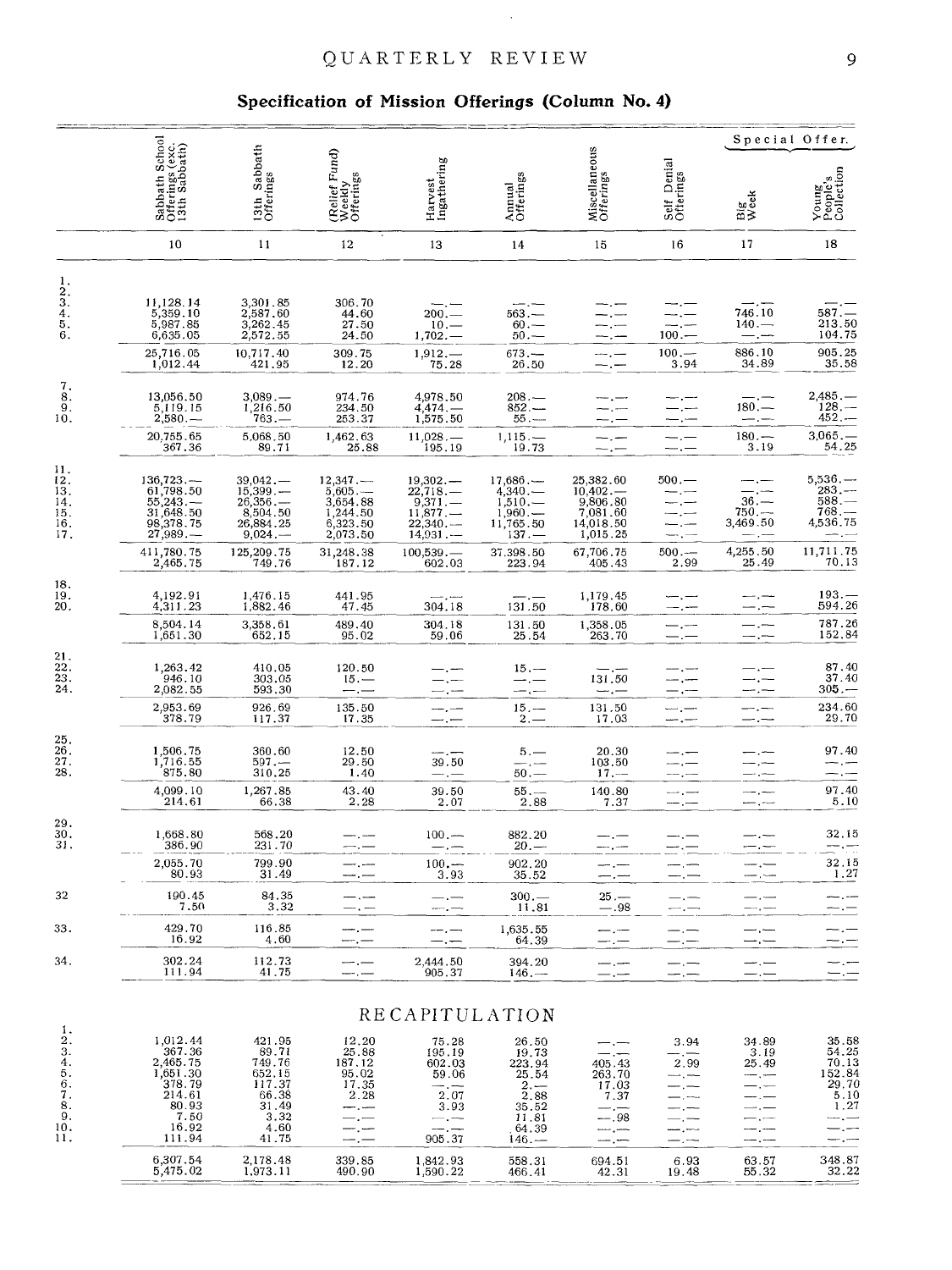#### Report of the Home Missionary Department of the South European Division FIRST OUARTER 1930

|                                                                                                                                                                                                                                                                                                                                               | Franco-<br>Belgian<br>U. C.                                                                        | Jugoslav.<br>U. C.                                                                           | Rumanian<br>U.C.                                                                                           | Swiss<br>U.C.                                                                        | lberian<br>U.M.                                                        | Italian<br>U.M.                                                                                | African<br>M.<br>$z^D$                                                                   | Mauritius<br>Mission                                                       | 1st Quarter<br>1930<br>Total                                                                                 | Total<br>1st Quarter<br>1929                                                                               |
|-----------------------------------------------------------------------------------------------------------------------------------------------------------------------------------------------------------------------------------------------------------------------------------------------------------------------------------------------|----------------------------------------------------------------------------------------------------|----------------------------------------------------------------------------------------------|------------------------------------------------------------------------------------------------------------|--------------------------------------------------------------------------------------|------------------------------------------------------------------------|------------------------------------------------------------------------------------------------|------------------------------------------------------------------------------------------|----------------------------------------------------------------------------|--------------------------------------------------------------------------------------------------------------|------------------------------------------------------------------------------------------------------------|
| No. of Churches and Companies<br>Total number of church members<br>Number of persons reporting $\dots\dots$<br>Percentage of members reporting<br>No. doing Bible or Gospel Work<br>No. engaged in medical mission. work<br>No. engaged in Literature work                                                                                    | 57<br>1710<br>758<br>44,3 $%$<br>242<br>112<br>271                                                 | 83<br>1600<br>1004<br>62,7<br>629<br>843<br>547                                              | 353<br>9940<br>6587<br>55,3 $%$<br>$\%$<br>3939<br>3431<br>3107                                            | 47<br>2057<br>745<br>36,2%<br>221<br>83<br>526                                       | 13<br>510<br>125<br>24,5                                               | 22<br>483<br>268<br>% 55,4%<br>167<br>157<br>182                                               | 136<br>68<br>50 %<br>45<br>15<br>42                                                      | 6<br>249<br>362<br>145,3 %<br>60<br>$\overline{\phantom{0}}$<br>174        | 588<br>16,685<br>$9,917$<br>59,4 %<br>5,303<br>4,641<br>4,849                                                | 535<br>14,572<br>8,575<br>58,8 %<br>3,474<br>3,144<br>2,607                                                |
| REPORT OF MISSIONARY WORK:<br>Missionary Visits<br>Bible Readings<br>No. of Persons taken to Services<br>Hours of Christian Help Work<br>Treatments Given<br>Periodicals distributed<br>Tracts distributed<br>New subscriptions to Periodicals<br>Books distributed<br>Missionary Letters written<br>Missionary Letters received<br>Souls Won | 2,470<br>1,737<br>354<br>929<br>273<br>19,355<br>3,804<br>292<br>689<br>829<br>299<br>$\mathbf{9}$ | 6,719<br>14,718<br>2,077<br>15,115<br>—<br>2,275<br>3,949<br>--<br>488<br>1,330<br>760<br>33 | 45.555<br>64.687<br>16,557<br>45,723<br>6,488<br>14,691<br>4,436<br>1,027<br>2,321<br>1,701<br>1,310<br>79 | 2,053<br>1,147<br>171<br>1,003<br>376<br>16,299<br>1,048<br>148<br>154<br>484<br>186 | 674<br>965<br>87<br>388<br>73<br>1576<br>790<br>22<br>207<br>209<br>90 | 2621<br>2413<br>215<br>898<br>478<br>2328<br>487<br>101<br>367<br>631<br>444<br>$\overline{4}$ | 640<br>558<br>77<br>197<br>124<br>1069<br>138<br>48<br>144<br>76<br>36<br>$\mathfrak{D}$ | 694<br>1603<br>55<br>306<br>59<br>569<br>136<br>19<br>130<br>40<br>6<br>12 | 61,426<br>87,828<br>19,593<br>64,559<br>7,871<br>58,162<br>14,788<br>1,657<br>4,500<br>5,300<br>3,131<br>140 | 61,898<br>64,546<br>12,396<br>37,721<br>6,339<br>47,389<br>11,358<br>623<br>3,298<br>3,360<br>1,969<br>506 |

## Every Individual Member should be an Active Missionary Worker

THE church of Christ has been organized on earth for missionary purposes, and it is of the highest importance that every individual member of the church should be a sincere laborer together with God, filled with the Spirit, having the mind of Christ, perfected in sympathy with Christ, and therefore bending every energy, according to his entrusted ability, to the saving of souls. Christ requires that every one who would be called by His name, should make His work the first and highest consideration, and disinterestedly co-operate with heavenly intelligences in saving the perishing. for whom Christ has died.

The members of the church of Christ are to be faithful workers in the great harvest-field. They are to be diligently working and earnestly praying, making progress, and diffusing light amid the moral darkness of the world; for are not the angels of heaven imparting to them divine inspiration? They are never to think of, and much less to speak of, failure in their work. They are to be filled with hope, knowing that they do not rely upon human ability or upon finite resources, but upon the promised divine aid, the ministry of heavenly agencies, who are pledged to open the way before them. The promise is given them, "Thy righteousness shall go before them." We, of ourselves, have no righteousness; we have only that righteousness which is imparted from Christ, the Fountain of righteousness. He is "the Lord our righteousness." Angels of God will break the way before us, preparing hearts for the gospel message.

The Lord Jesus is our efficiency in all things;

his Spirit is to be our inspiration; and as we place ourselves in his hands, to be channels of light, our means of doing good will never be exhausted; for the resources of the power of Jesus Christ are to be at our command. We may draw upon his fulness, and receive of that grace which has no limit.

Souls are to be gathered as sheaves to Jesus Christ: but where are the reapers? Christ has commanded, "Pray ye therefore the Lord of the harvest that he will send forth laborers into his harvest." Not only is there need of reapers, but of other agencies that will work in various lines, according to their ability. Every kind of labor is to be devised and set in operation. Every follower of Christ is to do something in the work, and not to do what you can is to manifest indifference to the claims of Christ. If you refuse to be a faithful steward, working under the Master, then you are following the directions of another leader, and ranging yourself with those who are warring against God. Christ said, "He that is not with me, is against me; and he that gathereth not with me, scattereth abroad." If we are not active in the service of Christ, we are ranking with those who are in positive hostility against him; for we are in the position of stumbling-blocks. Every means of influence that God has given you, should be employed to the utmost.

Litsen to the voice of Jesus, as it comes sounding down along the lines to our time, addressing that professed Christian who stands idle in the market-place: "Why stand ye here all the day  $W$ ork idle? . . . Go ye also into the vineyard. while it is day; for the night cometh, in which no man can work."

- Mrs. E. G. White.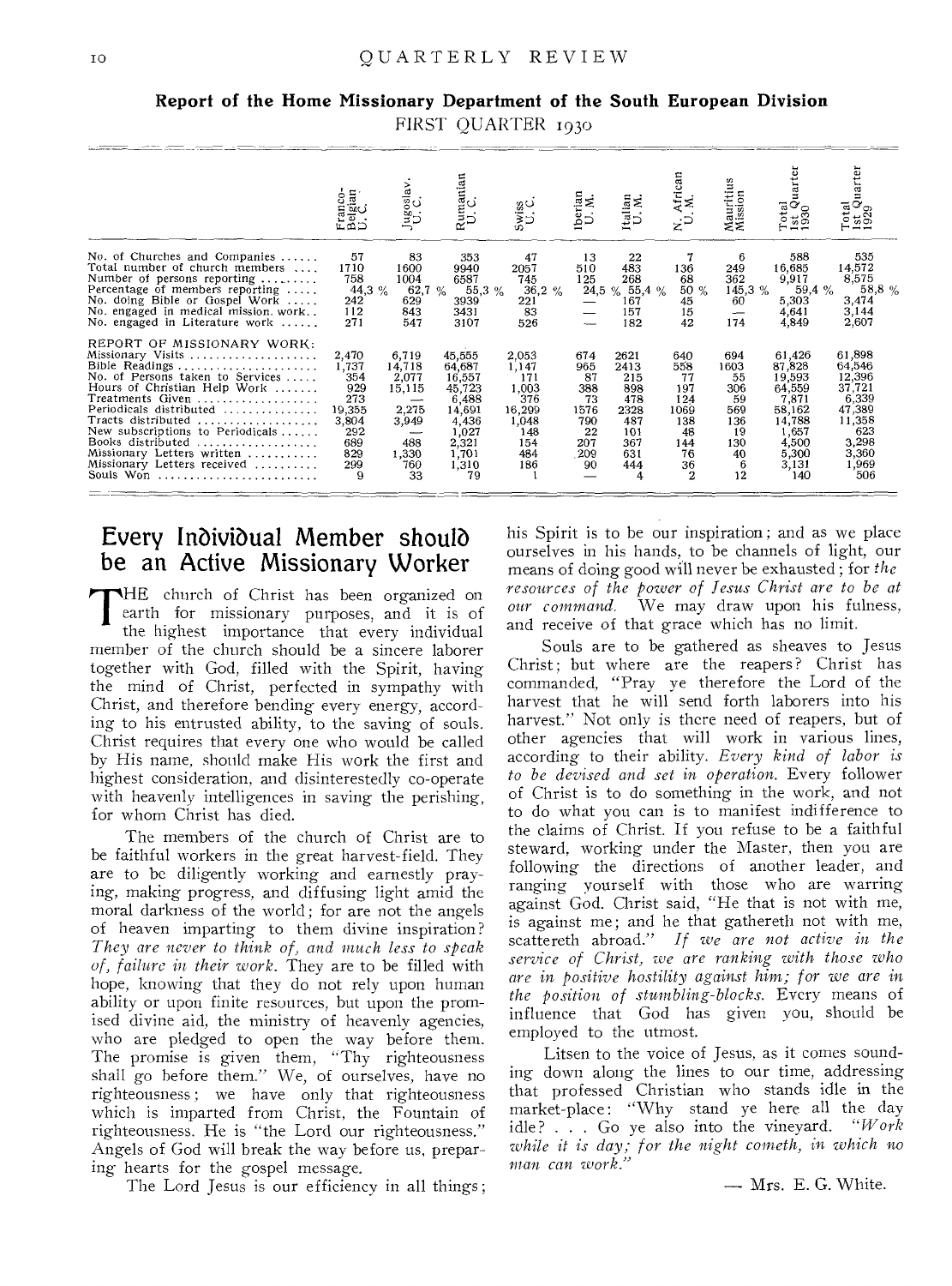|                                                                                                                                                                                                                                                                                                   | Franco-<br>Belgian<br>U.C.                                             | Jugoslav.<br>U.C.                                                                             | Rumanian<br>U.C.                                                              | Swiss<br>U.C.                                                 | Iberian<br>U.M.                                         | Italian<br>U.M.                                                        | $\begin{array}{ll} \Lambda trican \\ M. \end{array}$<br>zb                          | Mauritius<br>Mission                                                                                                  | Total<br>1st Quarter<br>1930                                                               | Total<br>1st Quarter<br>1929                                                               |
|---------------------------------------------------------------------------------------------------------------------------------------------------------------------------------------------------------------------------------------------------------------------------------------------------|------------------------------------------------------------------------|-----------------------------------------------------------------------------------------------|-------------------------------------------------------------------------------|---------------------------------------------------------------|---------------------------------------------------------|------------------------------------------------------------------------|-------------------------------------------------------------------------------------|-----------------------------------------------------------------------------------------------------------------------|--------------------------------------------------------------------------------------------|--------------------------------------------------------------------------------------------|
| Number of Societies<br>Total Membership of Societies<br>Members reporting<br>Percentage of members reporting<br>No. observing Morning Watch<br>No. reading Bible through<br>No. taking Reading Course<br>No. taking St. of Attainment                                                             | 24<br>570<br>240<br>42,1<br>$\%$<br>239<br>39<br>53<br>42              | 8<br>249<br>195<br>78,3 %<br>235<br>162<br>77<br>--                                           | 141<br>2374<br>1805<br>76 %<br>714<br>172<br>374<br>95                        | 31<br>609<br>223<br>36,6%<br>--                               | 5<br>85<br>40<br>47 %<br>63<br>15                       | 11<br>137<br>93<br>67,9 %<br>75<br>31<br>5                             | 7<br>67<br>17<br>$25,4\%$<br>16<br>6<br>10                                          | 4<br>94<br>85<br>90,4 %<br>51<br>11                                                                                   | 231<br>4,185<br>$^{2,698}_{64,4\%}$<br>1,393<br>436<br>519<br>137                          | 207<br>4,096<br>1,270<br>$31\%$<br>1,454<br>350<br>244<br>138                              |
| REPORT OF MISSIONARY WORK:<br>Missionary and Sick Visits<br>Bible Readings<br>Hours of Christian Help Work<br>Treatments Given<br>Subscriptions to Periodicals<br>Papers and Magazines distributed<br>Books distributed<br>Tracts distributed<br>Letters written<br>Letters received<br>Souls Won | 572<br>376<br>224<br>50<br>129<br>3619<br>190<br>349<br>352<br>98<br>9 | 1067<br>1956<br>1022<br>$\overline{\phantom{0}}$<br>--<br>363<br>83<br>413<br>192<br>111<br>7 | 7945<br>9352<br>8325<br>954<br>222<br>2937<br>478<br>1195<br>590<br>454<br>25 | 237<br>154<br>216<br>59<br>9<br>4301<br>15<br>208<br>53<br>26 | 61<br>79<br>19<br>3<br>8<br>383<br>62<br>24<br>82<br>28 | 1002<br>574<br>465<br>194<br>39<br>560<br>94<br>137<br>260<br>202<br>3 | 64<br>69<br>5<br>--<br>$\overline{4}$<br>44<br>$\frac{5}{5}$<br>14<br>$\frac{5}{2}$ | 122<br>178<br>18<br>27<br>$\frac{3}{2}$<br>$\begin{array}{c}\n 3\overline{3} \\ 3 \\ \overline{2} \\ 5\n \end{array}$ | 11,070<br>12,738<br>10,294<br>1,287<br>412<br>12,210<br>929<br>2,364<br>1,546<br>926<br>51 | 11,402<br>9,360<br>8,318<br>1,523<br>138<br>10,571<br>1,023<br>3,737<br>1,140<br>617<br>95 |

#### **Report of the Missionary Volunteer Department of the South European Division**  FIRST QUARTER 1930

## Earnestness of Purpose

 $\mathbf{W}^\text{HEN}$  the four Hebrew youth were receiving an education for the king's court in Babylon they did not feel that the blessing of the Lord was education for the king's court in Babylon they did not feel that the blessing of the Lord was a substitute for the taxing effort required of them. They were diligent in study; for they discerned that through the grace of God their destiny depended upon their own will and action. They were to bring all their ability to the work ; and by close, severe taxation of their powers they were to make the most of their opportunities for study and labor.

*Co-operation with God* 

While these youth were working out their own salvation, God was working in them to will and to do of His good pleasure. Here are revealed the conditions of success. To make God's grace our own, we must act our part. The Lord does not propose to perform for us either the willing or the doing. His grace is given to work in us to will and to do, but never as a substitute for our effort. Our souls are to be aroused to co-operate. The Holy Spirit works in us, that we may work out our own salvation. This is the practical lesson the Holy Spirit is striving to teach us. "It is God which worketh in you both to will and to do of His good pleasure."

The Lord will co-operate with all who earnestly strive to be faithful in His service, as He co-operated with Daniel and his three companions. Fine mental qualities and a high tone of moral character are not the result of accident. God gives opportunities ; success depends upon the use made of them. The openings of Providence must be quickly discerned and eagerly entered. There are many who might become mighty men, if, like, Daniel, they would depend upon God for grace to be overcomers, and for strength and efficiency to do their work. . . .

#### *The Value of Concentration*

The ability to fix the thoughts on the work in hand is a great blessing. God-fearing youth should strive to discharge their duties with thoughtful consideration, keeping the thoughts in the right channel, and doing their best. They should recognize their present duties, and fulfill them without allowing the mind to wander. This kind of mental discipline will be helpful and beneficial throughout life. Those who learn to put thought into everything they undertake, however small the work may appear, will be of use in the world.

Dear youth, be earnest, be persevering. "Gird up the loins of your mind." Stand like Daniel, the faithful Hebrew, who purposed in his heart to be true to God. Do not disappoint your parents and friends. And there is Another to be remembered. Do not disappoint Him who so loved you that He gave His life to make it possible for you to be co-laborers with God.

#### *The Highest Motive*

The desire to honor God should be to us the most powerful of all motives. It should lead us to make every exertion to improve the privileges and opportunities provided for us, that we may understand how to use wisely the Lord's goods. It should lead us to keep brain, bone, muscle, and nerve in the most healthful condition, that our physical strength and mental clearness may make us faithful stewards. Selfish interest, if *given* room to act, dwarfs the mind and hardens the heart; if allowed to control, it destroys moral power . . . .

True success is given to men and women by the God who *gave success* to Daniel. He who read the heart of Daniel looked with pleasure upon His servant's purity of motive, his determination to honor the Lord. Those who in their life fulfill God's purpose must put forth painstaking effort,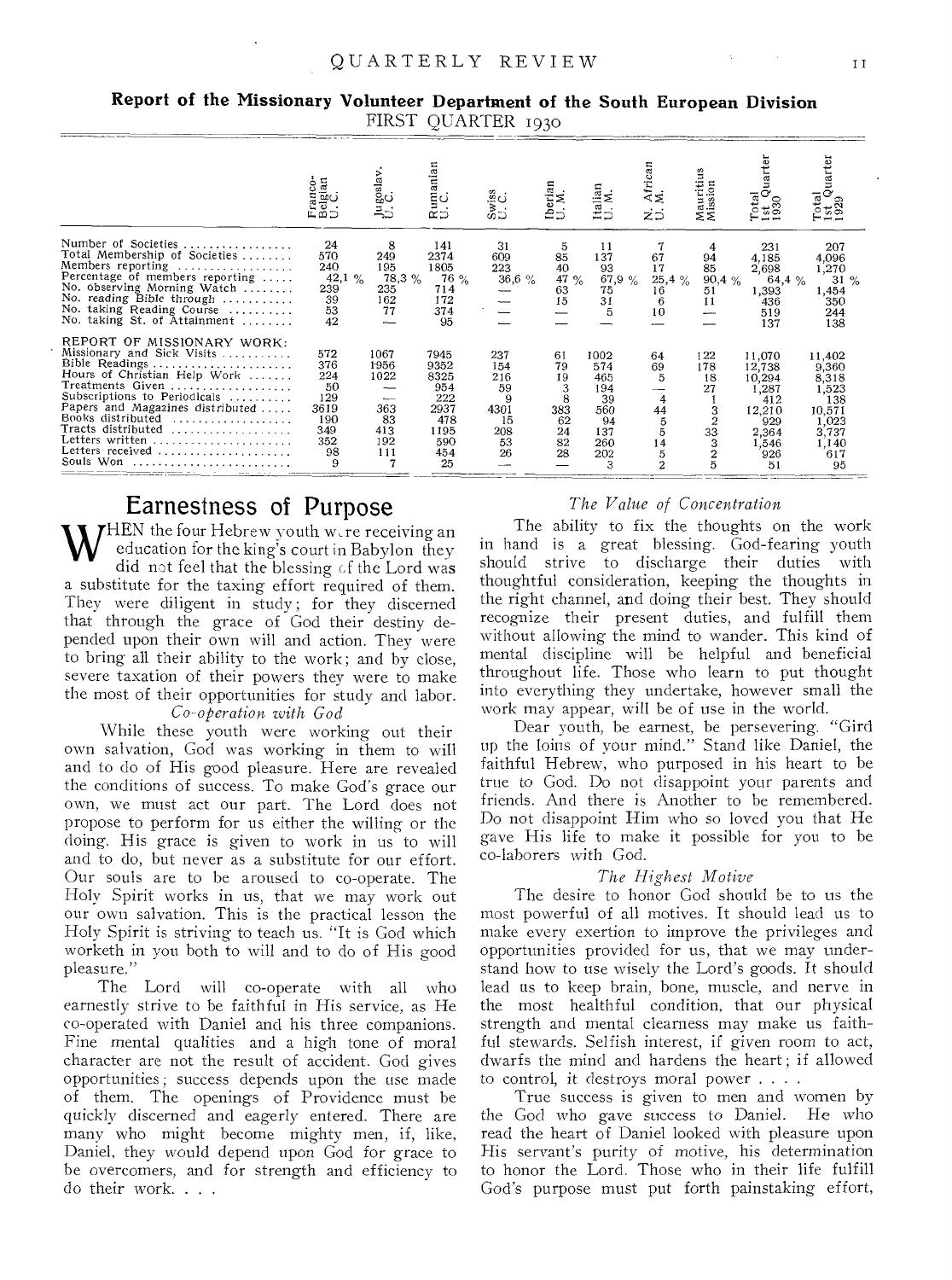#### **Comparative Report of Colporteur Sales**

FIRST QUARTER 1929 —1930

| Field                | Colporteurs |      |        | Hours  | Sales in dollars                                                   |           |          |
|----------------------|-------------|------|--------|--------|--------------------------------------------------------------------|-----------|----------|
|                      | 1929        | 1930 | 1929   | 1930   | 1929                                                               | 1930      | Gains    |
| Franco-Belgian Union | 23          | 31   | 4,216  | 6,785  | 2,509.69                                                           | 3,731,89  | 1,222,20 |
| Jugoslavian          | 52          | 52   | 15,313 | 17,426 | 3.599.44                                                           | 3,955.07  | 355.63   |
| Rumanian             | 90          | 105  | 31,856 | 44,464 | 6,612.05                                                           | 7,576,95  | 964.90   |
| Swiss                | 37          | 34   | 11,513 | 11,354 | 10,373.79                                                          | 10.509.12 | 135.33   |
| Iberian              | 4           | 23   | 903    | 5,403  | 408.98                                                             | 2,819.49  | 2,410.51 |
| Italian              | 23          | 26   | 5,232  | 8,729  | 2.068.23                                                           | 3.005.63  | 937.40   |
| North African        | 6           |      | 1,269  | l,191  | 699.14                                                             | 893.70    | 194.56   |
| Madagascar           |             |      |        | l,703  |                                                                    | 409.90    | 409.90   |
| Mauritius            |             |      |        | 502    |                                                                    | 74.55     | 74 55    |
|                      | 235         | 292  | 70,302 | 97,557 | 26, 271, 32                                                        | 32,976,30 | 6,704.98 |
|                      |             |      |        |        | Gains for the quarter: 57 colporteurs; 27,255 hours; $$6,704.98$ . |           |          |

applying themselves closely and earnestly to the accomplishment of whatever He gives them to do. *—"Messages to the Young People,"* pp. 147-150.

## Progress Our Watchword

*"Enlarge the place of thy tent, and let them stretch forth the curtains of thine habitations: spare not, lengthen thy cords, and strengthen thy stakes; For thou shalt break forth on the right hand and on the left; and thy seed shall inherit the Gentiles, and make the desolate cities to be inhabited." Isaiah 54: 2,3.* 

In all parts of the South European Division active efforts are being put forth to carry out this injunction of our Lord and Master. The colporteur recruiting campaign held February last, has already borne fruitage, and will continue to do so just as long as we continue to work and pray together. A great, unfinished task lies before us. "Strengthen thy stakes !" is the divine command. We must be constantly fortifying ourselves — having always in view greater achievements, greater victories. "Lengthen thy cords !" A long line of colporteurs must break forth on the right and on the left, encompassing the cities, towns, and villages that until now have lain deserted, and inundate them with the divine seed of this precious message.

At the end of February twenty colporteurs some experienced, some only beginners — met in an institute at Le Havre, France. Besides these a goodly number of church members interested in scattering the printed page, also attended all the meetings. A new day is dawning for North France. The colporteur recruiting campaign gave us in that field alone twelve new colporteurs. A number of the workers have written us that still other brethren and sisters are preparing to enter the colporteur work. A few days later nine of the colporteurs in the South France Conference met together in Marseilles. We are still in the day of small beginnings in that field, but there also great things will be seen.

In our beautiful chapel in Lisbon, Portugal, twenty-five colporteurs were present at another institute that was held the last week in March. God has rewarded the faithful efforts of Brother Minan, the field secretary of the Portuguese Mission. In all Portugal we have but two hundred church members. Nevertheless from among these God has raised up twenty-five colporteurs to carry the message to the six million inhabitants of that country. This means that practically thirteen per cent of our church members in Portugal are colporteurs. This same precentage holds true in the West Spanish Mission, where we have about ninety members and eight colporteurs. Were the same percentage of our church members, say, in Switzerland, colporteurs, Switzerland would have 269 colporteurs ; and using the same percentage for the division, we would have 2,146 colporteurs instead of 585 in the South European Division. Would this not be a mighty force for quickly finishing the work of God?

Brother Minan has just written me of a wonderful experience with a new colporteur on the Maderia Islands, where until now we have established no permanent work. Together he and the colporteur visited the civil and military authorities, and sold in one week alone 133 large books. They found thirty-three persons interested in the truth, eight of whom desire to be baptized at the first opportunity.

April  $13$ -19 class work was suspended at the Collonges school. During the first three days a valiant army of young people stormed the neighboring towns and villages. The bombardment was intense, and the victory complete. Neither dead nor wounded were left on the battlefield, for this glorious battle was one of faith. The many books scattered took the place of ammunition, and permitted us to gather a splendid sum for the Big Week fund.

The last three days of the week were given over to the institute proper. More than seventy students attended this institute, and the majority of these will enter the great harvest field during the summer months. Never has the future of the book work looked so bright as now. With the Lord's help and blessing we shall have the most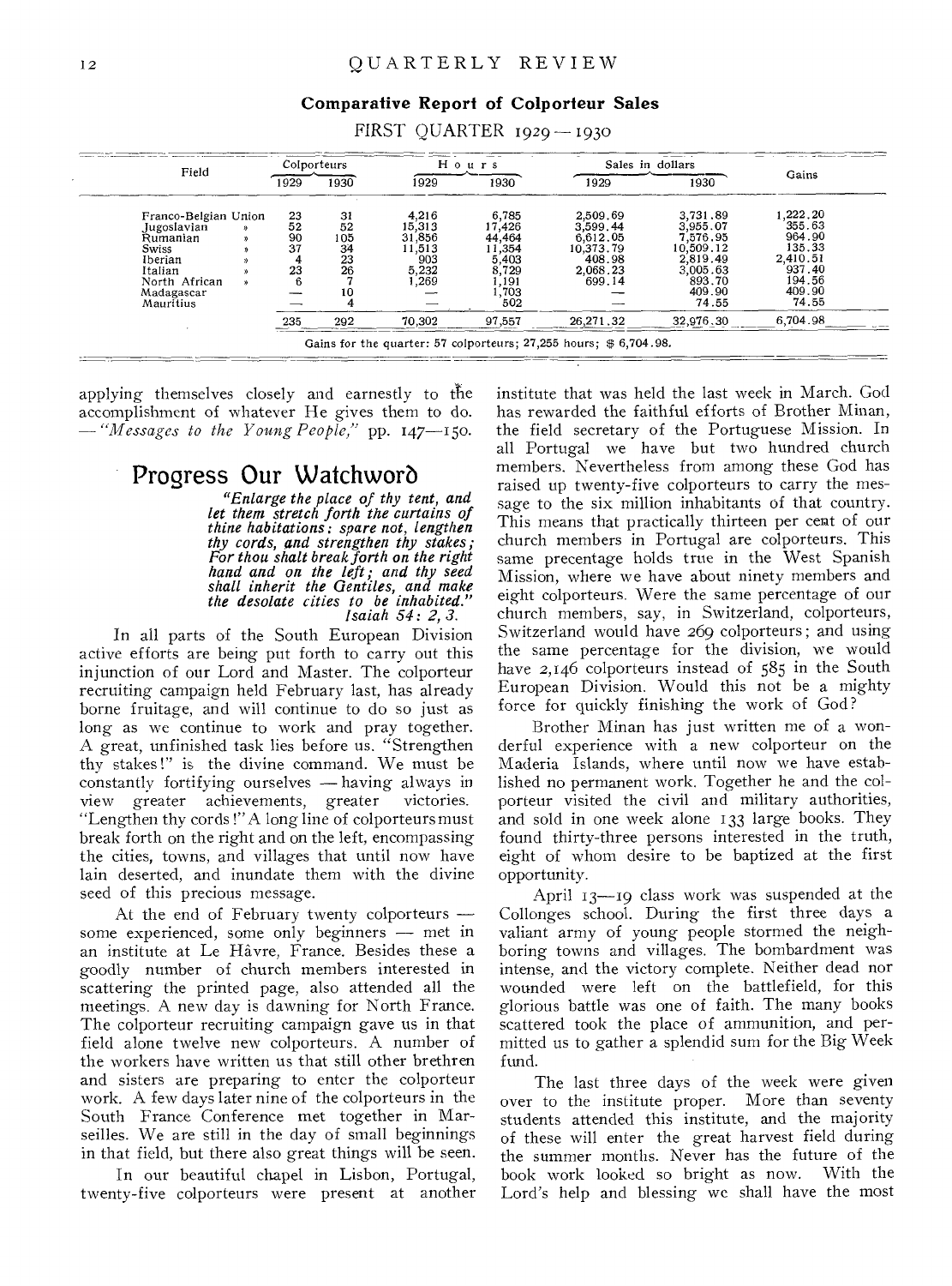successful summer colporteur campaign ever known in our history.

The above comparative report fills us with joy and courage. The Lord has blessed our efforts and answered our prayers. The first quarter of 1930 records a gain of \$ 6,704.98 over the same quarter of the preceding year. The month of March alone shows a gain of \$ 3,655.02. If this increase in dollars cheers us it is because it means that the divine seed of truth has been sown in greater measure, in more hearts and homes, this year than last. Then again it means that we are endeavoring to obey the divine command: "Spare not, lengthen thy cords, and strengthen thy stakes."

— F. Charpiot.

## Paul Passed This Way

**A** PRIL 20 we celebrated here in Messina the baptism of four dear souls, — the very first to be won to Seventh day Adventism in the "earth quake city." It *is* only after having battled against great difficulties that this result has been obtained; and it is a miracle that has been wrought through God's help. This *fete* brought great happiness to us all, in that with these newly baptized members, and the workers here, we were able to establish and organize another church in Italy. On this occasion we welcomed with open arms and hearts Brother G. Pferschy, director of the South Italian Mission, who broke to us the Bread of Life.

Brother G. Fischer has been laboring in the two cities of Messina and Reggio during the past few months, and the Lord has blessed his efforts. As the name Messina-Reggio implies, the members in these two cities belong to one and the same church.

We find the name Reggio already mentioned in the Acts of the Apostles, chapter 28: 13: "And from thence we fetched a compass, and came to Rhegium: and after one day the south wind blew, and we came the next day to Puteoli." It is quite probable that at the time the apostle Paul passed through Reggio, a prisoner on his way to Rome, he found a few believers. "They," however, "without us should not be made perfect." Neither are we "made perfect" without the souls yet to be saved from the darkness of this world.

Messina lies just across the well known Strait of Messina from Reggio. It is our prayer that the Lord will raise up in these two cities a large and pure church, in order that the work may be quickly finished and Jesus may come.

In the year 1908 Messina was visited by one of the most disastrous earthquakes ever recorded. In but a very few minutes 84,000 persons perished ; and in Reggio the dead and wounded numbered 50,000. Why did God choose to punish thus this



Newly organized Church at Messina

city? Was it because of its self-righteousness, the greatest of all sins?

We greet all of our dear brethren and sisters. We are of good courage in the Lord, knowing that our God is faithful, and that He will be true to His word and fulfill for us here in this part of His harvest-field His glorious promises. Pray for us.

> — Mrs. E. Anastasio. *Church secretary.*

## The Biros are Singing

The birds are singing, the grass is green again, and the trees are putting on their lovely spring clothes. New life is everywhere in nature, and surely it is also making itself felt in the hearts of many of our readers. Then it is time to send for the Fireside catalogue and ask us to tell you also about our new course in Pastoral Training that is interesting so many wide-awake church workers. We want to get in touch with all who are desirous of doing systematic work in training their talents for service. Let us hear from you now.

> Fireside Correspondence School, Takoma Park, Washington, D. C.

"Christ is waiting with longing desire for the manifestation of Himself in His Church. When the character of Christ shall be perfectly reproduced in His people, then He will come to claim them as His own."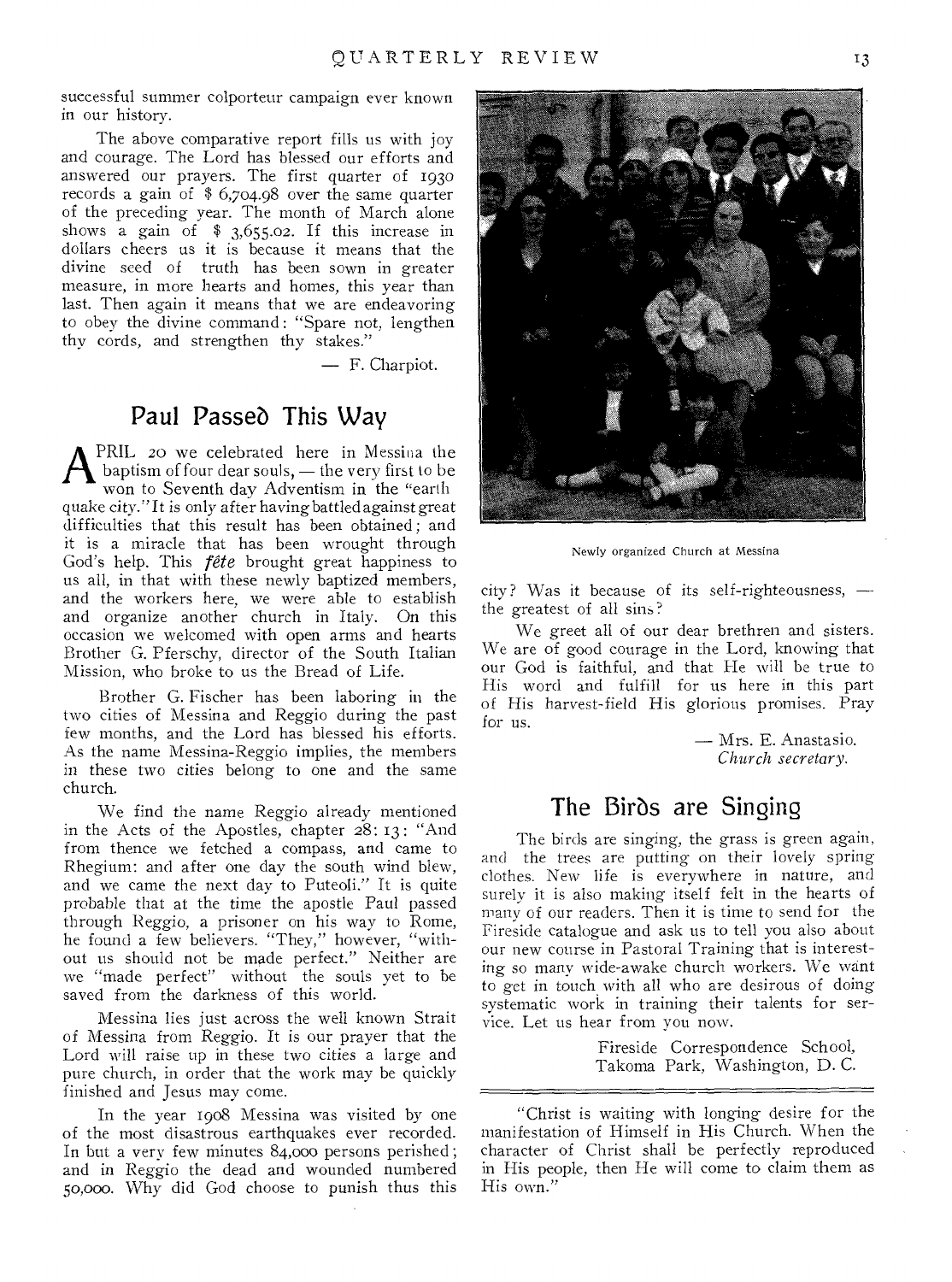## "... in the Canary Islands"

(In the May, 193o number of *The National Geographic Magarine,* there appears a most fascinating article, "Hunting for Plants in the Canary Islands," by David Fairchild. While all of our readers may not be particularly botanical in their tastes, we believe they will appreciate some of the word paintings of Canary Island scenery as given in this article. We all remember that these islands lie off the northwest coast of Africa about 700 miles southwest of the Spanish mainland, and that as yet they are "unoccupied territory" of the South European Division.) (Office Ed.)

W HO would think of going to the Canary Islands<br>in July to find a cool climate? One knows they<br>are as far south as St. Augustine. Florida, in July to find a cool climate ? One knows they are as far south as St. Augustine. Florida, and east from there across the Atlantic ; but when in St. Augustine the mere thought of a sweater brings out beads of perspiration on your brow, people are buttoning up their overcoats on the high roadways of Tenerife. The city of Orotava has a mean daily temperature in July, August and September of 73° Fahrenheit, and its absolute maximum is only 90.1°, with an absolute minimum of  $48.4$ <sup>o</sup>, while at Monte de Inzaña, in the hills, the mean maximum in these months hovers between 57° and 66°.

And yet, in spite of this apparent chilliness of climate, the marvelous terraces which cover the mountain slopes are planted with millions of bananas, and such a thing as frost occurs only at the highest elevations.

One thinks of the Canaries as a tiny archipelago, but as a matter of fact it is nearly half as large as the Hawaiian Archipelago and has twice as many inhabitants. It looks so small on the map that one imagines one could explore it in a summer's afternoon, but when the yacht *Utowana*  drew in close to the largest island, Tenerife, which is almost the size of Rhode Island, and I could look up into its cloudcovered *barrancos,* or ravines, I soon realized that I could spend the balance of my days on the mule trails of its volcanic slopes without beginning to see all of its gorgeous scenery or to collect anything like all of the interesting plants with which the rocky sides of its barrancos are covered.

There is a special fascination in an archipelago wich does not apply to an equal area of mainland, for each island has a character of its own. Its vegetation differs, its scenery differs, and its people differ. The lack of communication, ... still persists in this archipelago, and you find the great majority of people on one island have never been on any of the other islands, and they have developed different customs of their own. For, say what you will, to a landblubber the sea to be crossed in a

small boat still represents an almost impassable barrier — the barrier of *mal de mer....* 

It was a July day when we drew up to the breakwater in Santa Cruz and we . . walked up the mole into the little town and took a motor across the island to Orotava....

To a botanist . . . the Jardín de Aclimatación of Orotava is full of fascinating plants which have been brought from all parts of the world . . . .

I rambled for hours in this garden of introduced plants in Orotava, where even the tropical mango tree fruits, and the avocado tree grows well and bears, and from each species of tree or shrub as were new to me I sent seeds, to be distributed later to the gardeners of Florida and California. Alas! as is too often the case, some of these trees which seemed best suited were not in seed, such as the beautiful *Juniperus cedrus,*  that is native to the island of Gomera ; the superb Canary Island pine, which is gradually becoming rarer in the barrancos, and the beautiful Eremurus, "Pride of Tenerife," with its stunning spike of white flowers 12 feet high.

Every afternoon boys irrigate the garden, not by means of the usual irrigation canals so familiar in California, but with a large fire hose, which delivers a stream of water onto the foliage with such force as to wash off thousands of insects and prevent the dust from gathering on the leaves.

To one who has grown up on the plains, it is a revelation to see the reverence and affection with which the inhabitants of such an island as Tenerife come to look upon the great volcanic peak which stands above them. If it is covered with clouds, they regret that you cannot see it. If it shows up in sharp outline against the sky, they are always pointing to it with pride. It is always an object to talk about, and I should say that one must indeed be hardhearted not to bow down and worship at such a magnificent shrine as that of the Pico de Teide.

We saw it clear and cold in early morning from the housetop at Icod, where it forms the background for the giant dragon tree; we saw it again from Orotava, with great stretches of banana terraces sloping down to the sea in the foreground, and we saw it at sunset from Madame Pérez's garden, our eyes following for many miles below it the marvelous indentations of the coast, with the surf beating on the shore. Then we saw it again from Las Palmas, above the lesser peaks of Grand Canary Island.

The Pico de Teide, or Peak of Tenerife, is an extinct volcano 12,158 feet high, but it looks as if it resented being called extinct and might at any time prove itself very much alive.

Rut whenever I think of the Canaries the barrancos come to my mind. These are great, dry river beds with precipitous sides and terraced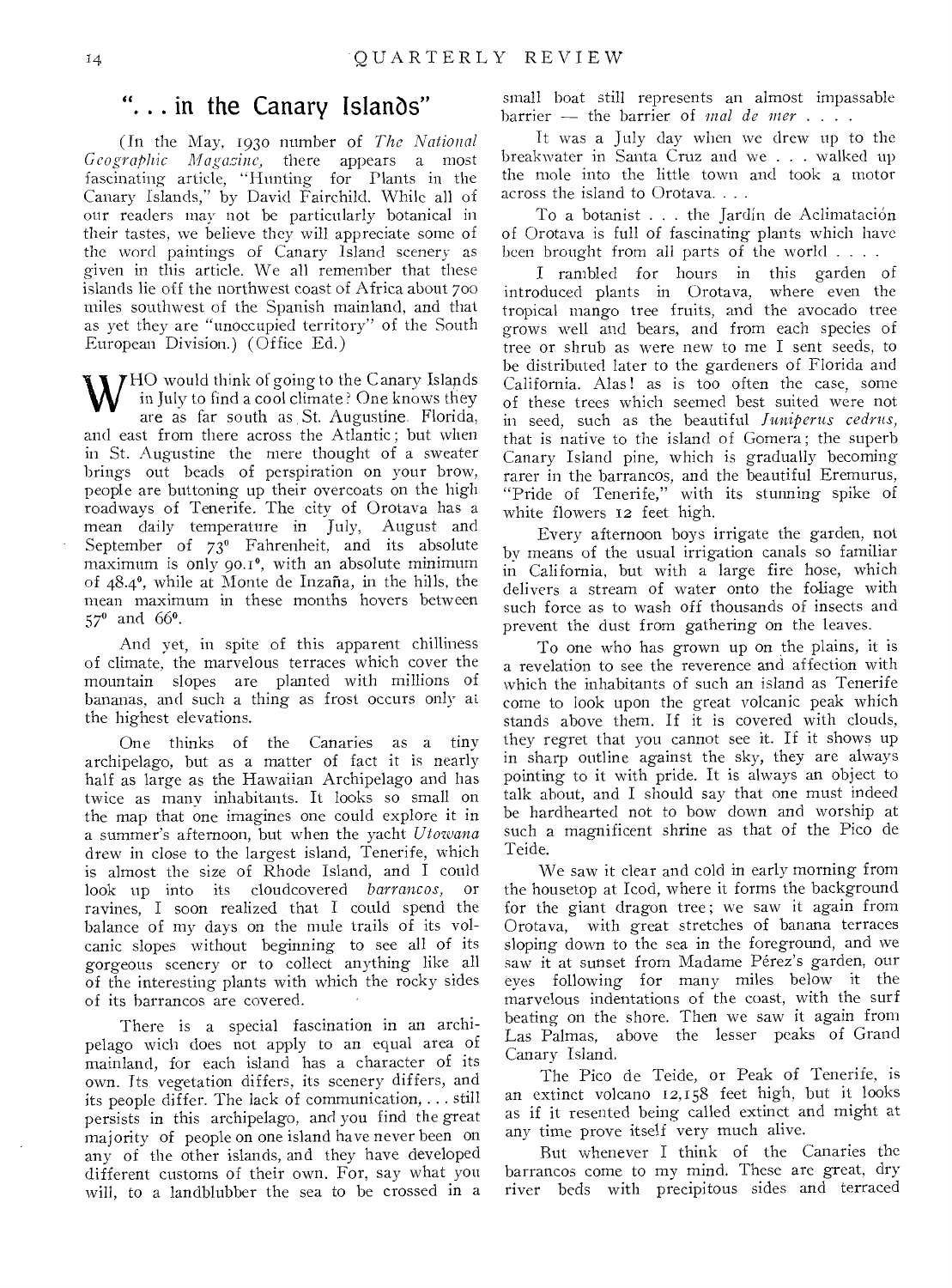plantations wherever terraces could be built. They are short canyons leading from the mountain peaks to the sea; but . . . these are the abodes of men and there are always to be seen, walking over the zigzag mule paths which enter them, the forms of people.

Stately women with the carriage of *grandes dames,* straight and graceful, with all kinds of burdens on their heads, wander leisurely over the mule paths, or the sombreros of the men and the miniature forms of their mules give the landscape a friendly appearance.

One never sees a man carrying his burden on his head; the fashion against it seems to be as universal as the fashion against carrying bundles on the streets of London used to be among English gentlemen . . .

The barrancos are delightful places for the botanist, for in the rocky crevices of their precipitous walls many strange and interesting plant forms can be seen which exist nowhere else in the world . . .

The Canaries have long been noted in botanical literature as the home of the dragon's-blood trees. The most famous and largest one of these remarkable trees was reported to have been 79 feet in circumference at the ground, and 70 feet ligh . . . .

I think I prefer the great Canary pines. They have a picturesqueness all their own, for when young they send out side branches which make them look like Lombardy poplars in the distance handsome, columnar landscape trees — while later they acquire crowns and great trunks and branches which are quite as picturesque as the pine trees of Japan.

To see these Canary pines, one must get up into the higher altitudes — scale on mule back the narrow clay ridges which separate one barranco from another — until one is actually up where the drifting clouds can be seen below one, moving quietly down the barrancos and forming gray backgrounds for these glorious pines which, straight *as* arrows, rise from the steep slopes below.

When I was alone for hours in these superb solitudes I had time to reflect upon the melancholy fact that, in the days when the race of Guanches inhabited the caves whose opening are to be seen in the walls of the barrancos, vast forests of these giant pines and of now rare Til trees almost shut out the sunlight. Immense numbers of centuryold Canary Island palms and the gigantesque dragon trees covered these mountain slopes. Since then, all these beautiful things have been swept away by the ravages of man.

With the increase of man has come a less beautiful world. He has always in the past and will perhaps continue in the future to wreck the superb sylvan landscapes of the earth . . . .

*(The National Geographic Magazine.)* 

## Tamatave

#### *(Concluded from p. 6)*

victims here at the coast, my wife and I have not suffered with the fever; and without doing as many others do, placing ourselves under the daily *regime*  of quinine, we have enjoyed excellent health. Because of its very hot and humid climate, Tamatave is somewhat depressing for the health, and this is now the third summer that we have lived in this furnace heat. However, we are beginning to sigh for the cooling breezes of the plateaus.

A very painful trial came to us February of last year. I was crossing the city on my bicycle, when at a place where four roads meet, I was struck by an automobile, and was dragged with my bicycle eight or ten meters. My forehead was severely wounded; two ribs were fractured, as well as the tibia of the left leg. The right leg was paralyzed, and remained paralyzed for several months. If I relate this accident here, it is only to give glory to God, for I am certain that God watched over me and delivered me from death. I was in the hospital twenty-three days, and convalescent two months. The doctors themselves were surprised to see the marvelous manner in which I was spared from death, and the rapid recovery I made. As soon as I recovered consciousness after the accident, I asked the doctor who was attending me if my life was in danger. He replied that he could give no hope, and that my life was in danger. I then lifted up my heart in prayer to the Divine Physician, and immediately God in His great mercy gave me the assurance that my life would be spared for the sake of my wife and children, and for the salvation of souls.

A very extraordinary thing happened at the time of the accident, which shows the zeal of our good friends the Catholic missionaries. No sooner did the Catholic missionary at Tamatave hear that there had been an accident in the town than he took his bicycle and came at once to the hospital. He waited outside the door of the operating room until the signal was given him to enter to administer the last sacrament, given in extreme cases.

During this hard trial it was with joy that I was able to see and feel the devotedness of our dear, faithful Malgassy brethren. While in the hospital I was cared for with the greatest devotion and tenderness by these dear members. Day and night two men would take turns watching by my bedside, intent and eager to do something to relieve my suffering. The women also helped my wife in caring for the home and the children. This manifestation of affection and devotion on the part of these poor natives, was a wonderful consolation to us in our affliction.

Our troubles did not come to an end with the accident. Later I had great difficulty in indemnifying myself; for there I was alone, a foreigner in a foreign land, and trying to battle against the